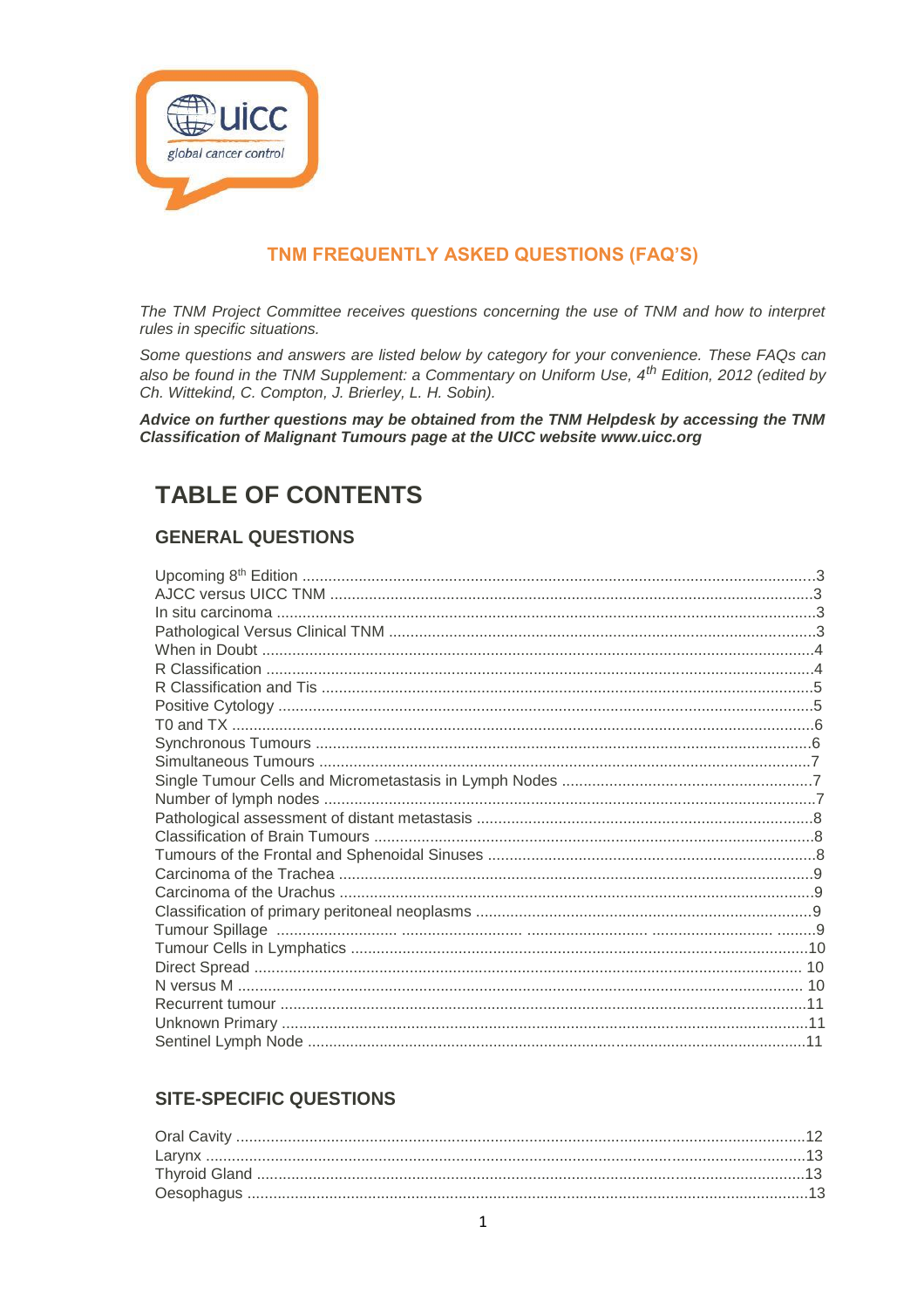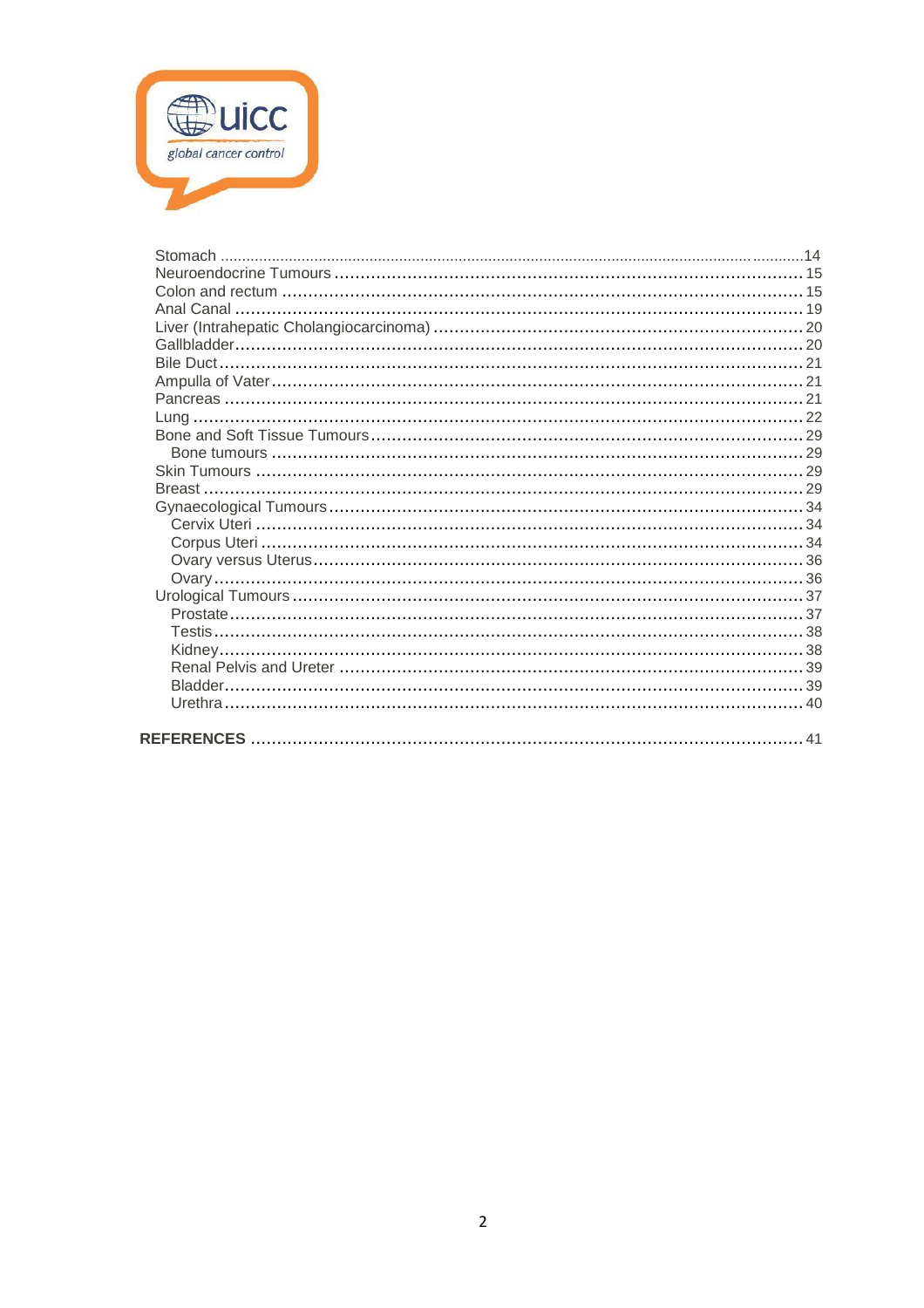

# **UPCOMING 8th EDITION**

# *Question*

I know that there is a new classification coming out soon, can you tell me where the major changes are likely?

# *Answer*

The TNM 8th edition is due to be published in December 2016 to take effect for cancer registries to collect stage data on new patients diagnosed from January 1<sup>st</sup> 2017. Discussions until publication are confidential and will not be shared beyond the TNM Committee membership. Nothing is final and further changes may be made right up to the time of publication, therefore no assumptions should be made about the final 8<sup>th</sup> edition TNM classification.

# **AJCC VERSUS UICC TNM**

#### *Question*

Does the AJCC classification differ from the UICC TNM classification? I am asking because I noticed that in the N classification of endometrial carcinoma, the AJCC classification reported four possible categories (NX, N0, N1, N2) and the UICC classification only three (NX, N0, N1).

#### *Answer*

Although there should be no differences in definitions and wording between the AJCC and UICC TNM classifications, unfortunately some have occurred and are mostly discussed in the 4<sup>th</sup> ed. of the TNM Supplement, one of the issues being the definition of regional lymph nodes in oesophageal and endometrial carcinoma (see TNM Suppl. p. 47, 48, 95).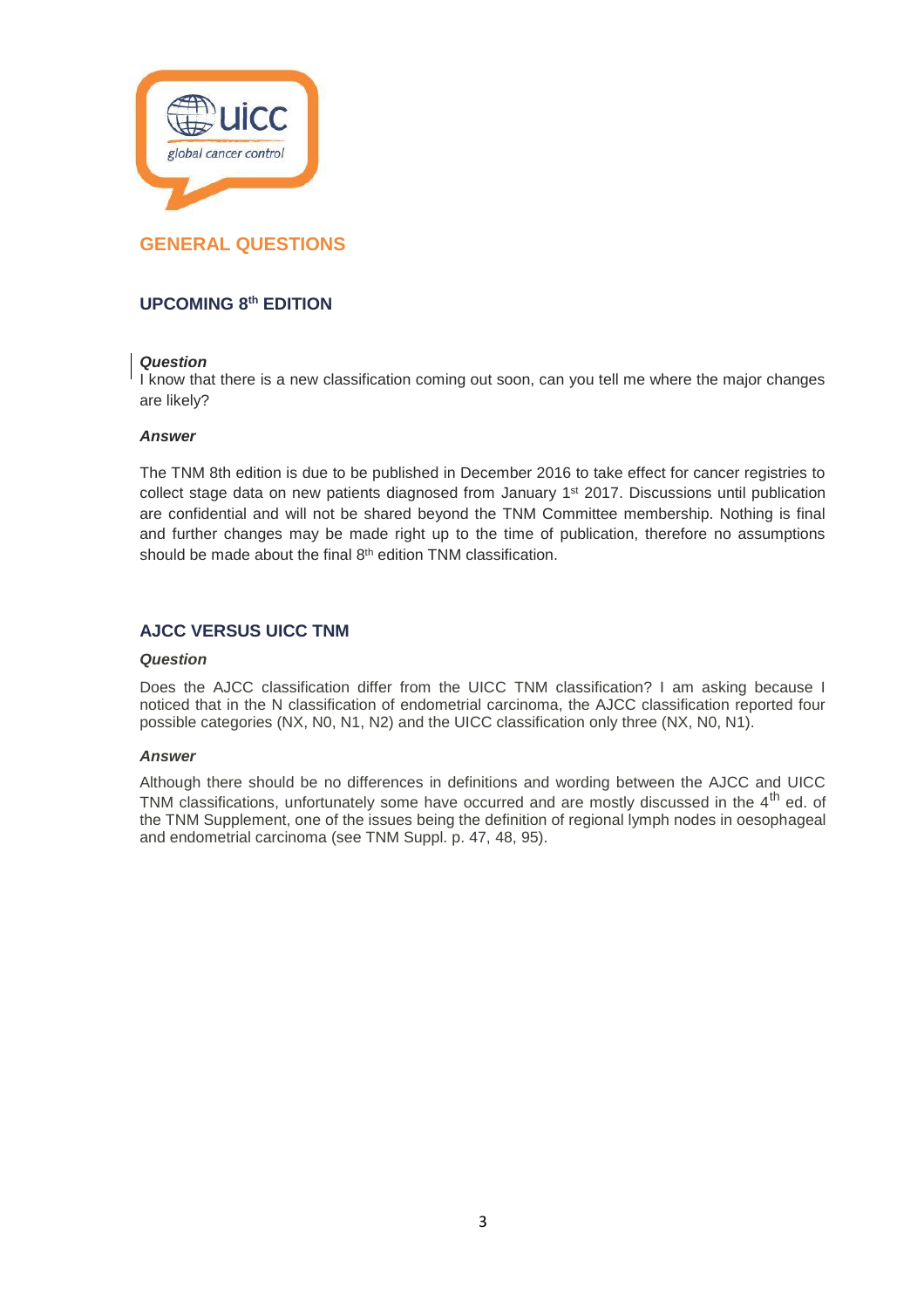

# **IN SITU CARCINOMA**

### *Question*

Can one stage in situ carcinoma if the regional lymph nodes have not been assessed, e.g., in a completely resected colonic polyp?

#### *Answer*

Because it is strictly NX (regional lymph nodes cannot be assessed), NX should be noted but can be assumed to be N0 because lymph node metastasis is not consistent with an in situ lesion (see TNM Suppl. p. 12).

# *Question*

As far as I know there is no histological grading system for an oesophageal intraepithelial neoplasia. Is stage 0 (TisN0M0) enough to assign a tumour as group 0 (prognostic grouping)?

#### *Answer*

Stage 0 = TisN0M0 is sufficient to assign a case to a stage group. Consideration of a grading is not necessary. It should, however, be emphasized that the 'Tis' should only be used for high-grade intraepithelial neoplasia including carcinoma in situ.

# **PATHOLOGICAL VERSUS CLINICAL TNM**

#### *Question*

Does the pathological TNM replace the clinical TNM?

#### *Answer*

No, TNM is a dual system with a (pre-treatment) clinical classification (cTNM or TNM) and a (postsurgical histopathological) pathological classification (pTNM). Both classifications are retained unaltered in the patient's record. The former is used for the choice of treatment; the latter is used for the estimation of prognosis and the possible selection of adjuvant therapy (see TNM Suppl.p.1).

#### *Question*

A patient has a needle biopsy of a left upper lobe mass that is positive for squamous cell carcinoma. A computerized tomograghy (CT) of the thorax shows a 4 cm left upper lobe mass more than 2 cm from the carina. The clinical category is cT2. What is the pathological classification?

# *Answer*

Biopsy alone is not sufficient for pathological staging in this instance. Resection of the primary tumour is needed for pT1 or pT2 lung tumours to define their limits. Biopsy, without resection, could be used, for example, for pT4 (showing invasion of the oesophagus)(see TNM Suppl. p. 148-149).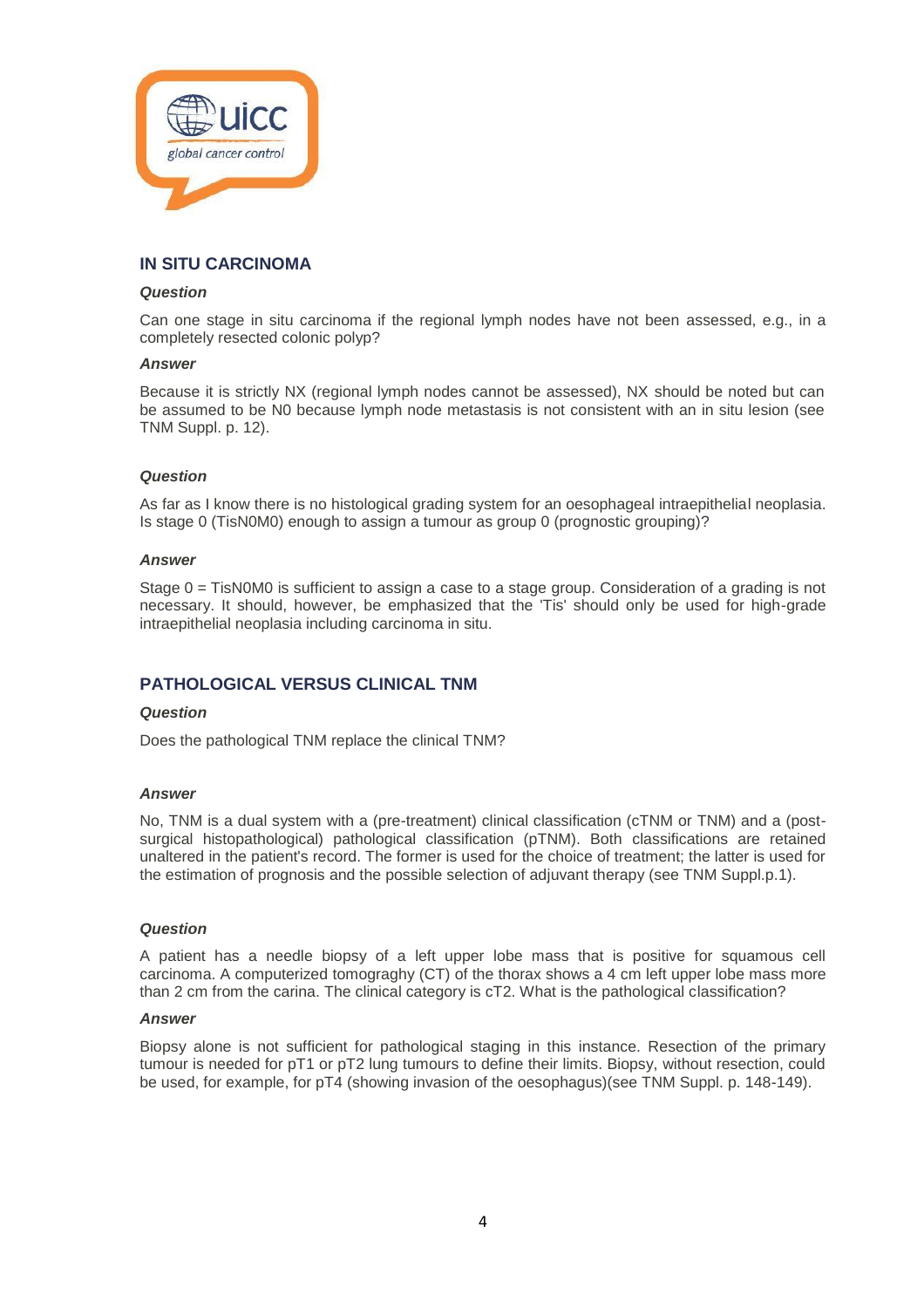

# **WHEN IN DOUBT**

### *Question*

I am not sure of the correct T, N or M category, e.g. because of unclear measurements, which do I select?

# *Answer*

Select the lower (i.e. less advanced) category.

Example. Sonography of the liver shows a lesion suspicious but not definite for a metastasis. Select M0 (not M1) (see TNM Suppl. p. 3).

# **R CLASSIFICATION**

#### *Question*

Does R0 mean a complete tumour-free situation or is the R classification limited to the primary?

#### *Answer*

R classification is not limited to the primary. The R classification not only considers locoregional residual tumour but also distant residual tumour in the form of unresected or incompletely resected metastases (R2) (see TNM Suppl. p 14).

# *Question*

If there is residual tumour after surgery, is it stage IV?

#### *Answer*

- RX = Presence of residual tumour cannot be assessed
- R0 = No residual tumour
- R1 = Microscopic residual tumour
- R2 = Macroscopic residual tumour

R2 is not always synonymous with M1 (stage IV) disease. For example, in the absence of distant metastasis (M0), residual macroscopic primary tumour not or incompletely resected by the surgeon is R2.

In another example, a metastasis in the liver from a primary gastric carcinoma would be M1 (stage IV) and R2 (if the metastasis was not resected). It would be pM1 (stage IV) and R0 if the metastasis was solitary and resected with tumour-free margins (see TNM Suppl. p 14).

# **R CLASSIFICATION AND TIS**

#### *Question*

Lumpectomy specimen of a breast tumour contains a 1.1 cm carcinoma with no invasive carcinoma at the resection lines; however, intraductal carcinoma was at the lateral resection line. How is this classified with respect to T category and R classification?

# *Answer*

When both an invasive and an in situ tumour are present in the same tissue, only the invasive component has to be taken into account do define the pTNM. For this case it would be pT1c and R0. Although the in situ component is not considered in the R classification, an optional solution would be R1(is) (see TNM Suppl. p. 15).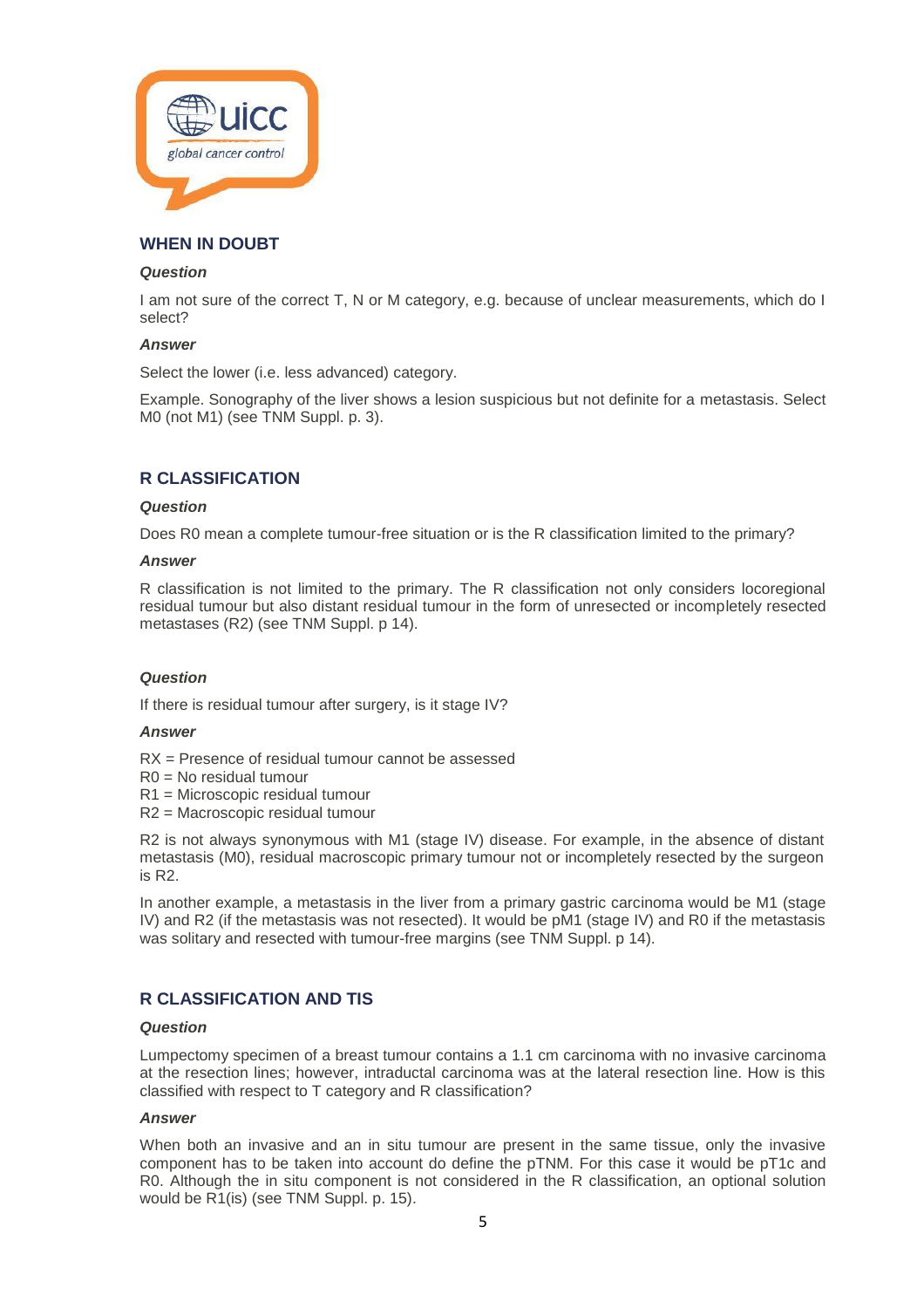

# **POSITIVE CYTOLOGY**

### *Question*

If peritoneal washing cytology, taken before any other procedure during laparotomy is positive, how do I stage the patient? Grossly visible peritoneal metastasis were not found. Is it considered a form of peritoneal metastasis and thus stage IV?

# *Answer*

Positive cytology on lavage of the peritoneal cavity performed during laparoscopy or immediately after opening the abdomen (beginning of laparotomy) corresponds to M1 (except for tumours of corpus uteri, ovary and fallopian tube). Newer data suggest that the worsening of prognosis indicated by positive lavage cytology may have been overestimated. Thus it seems important to analyze such cases separately. For identification of cases with positive cytology from pleural or peritoneal washings as the sole basis for M1, the optional addition of "cy+" is recommended, e.g.  $M1(cy+)$  and in the R classification  $R1(cy+)$  may be used (see TNM Suppl. p. 16).

# *Question*

The pN and pM category demands confirmation by histology. Will confirmation by cytology be sufficient as many metastases are diagnosed by this type of specimen (fine-needle aspiration (FNA) or exudates)?

#### *Answer*

To confirm pM, a microscopic confirmation is requested, meaning cytological or histological confirmation. The prerequisites to use  $pN$  are listed site by site in Chapter 3 of the  $4<sup>th</sup>$  edition of the TNM Supplement (see p. 135ff).

# *Question*

If we detect isolated tumour cells after neoadjuvant therapy in the wall, e.g. of the stomach or rectum, how is this classified? (i+)?

#### *Answer*

The described isolated tumour cells correspond to residual viable tumour after neoadjuvant therapy. If they are found up until the muscular layer the case would be classified as ypT2. A classification as (i+) does not exist in the T category.

# **T0 AND TX**

# *Question*

Explain the difference between T0 and TX.

# *Answer*

TX = Primary tumour cannot be assessed T0 = No evidence of primary tumour

TX means you were not able to evaluate the tumour, e.g., the extent of a primary testis tumour requires radical orchiectomy; if there is no radical orchiectomy TX is used.

**Note.** cT0 means that a primary tumour was not found by any clinical methods, e.g., if you found a cervical lymph node with metastatic squamous cell carcinoma and you examined the mouth, pharynx, and larynx and found no primary tumour, you would code cT0(N1 M0) on the assumption that the primary was in the region.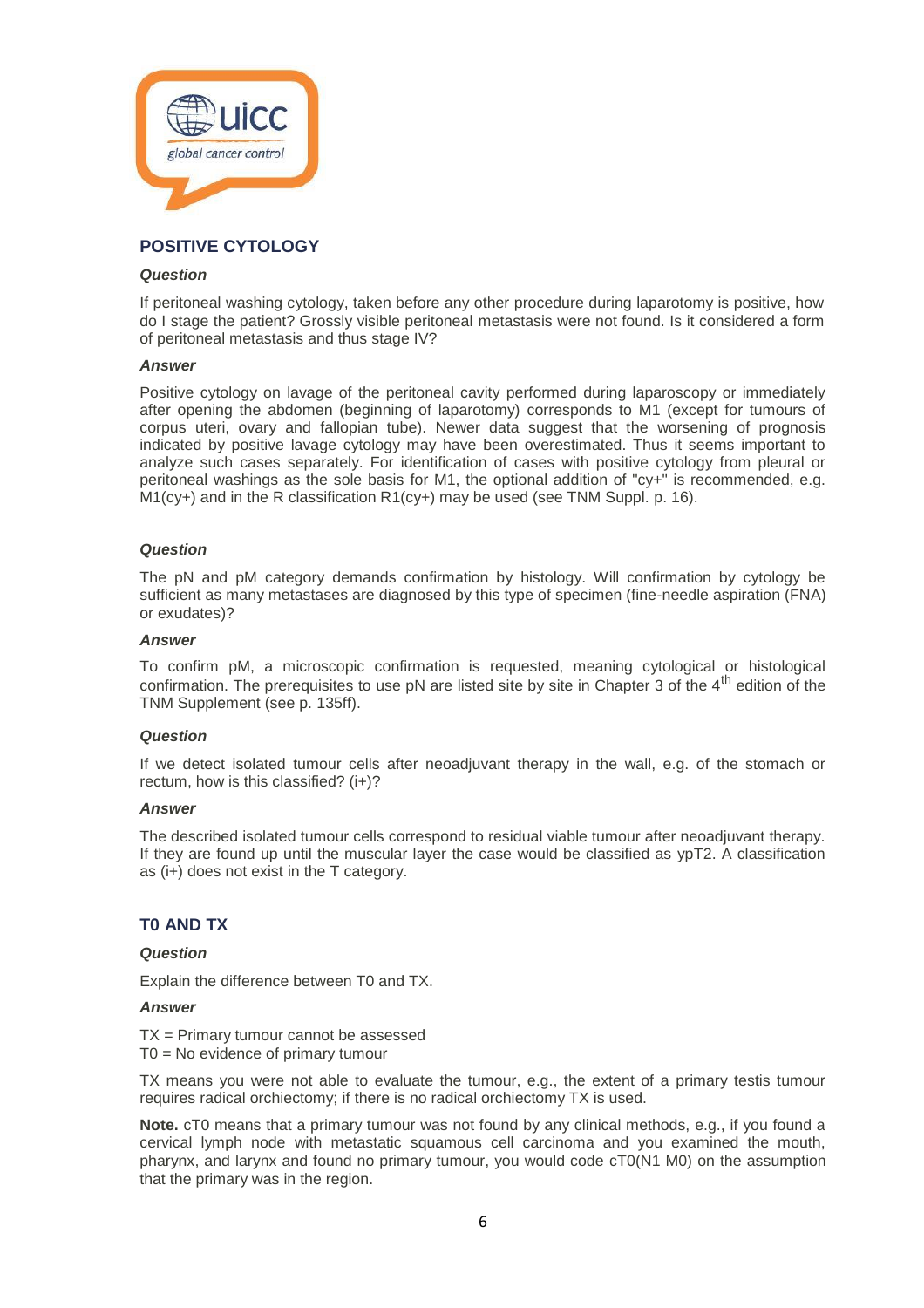

# **SYNCHRONOUS TUMOURS**

### *Question*

What is the rule for classifying a synchronous versus a metachronous second primary tumour?

#### *Answer*

If a new primary cancer is diagnosed within two months, the new cancer is considered synchronous; otherwise it is metachronous (based on criteria used by the SEER Program of the National Cancer Institute, USA). Metachronous tumours are classified separately from the preceding tumour. General rule No. 5 discusses the rules for classifying simultaneous (synchronous) tumours (see TNM Suppl. p. 5).

# **SIMULTANEOUS TUMOURS**

#### *Question*

I have a case of a colon with two carcinomas, one invasive into the muscularis propria and the other invasive into the submucosa. How do I code them?

# *Answer*

T2(m) or T2(2). Where there are simultaneous (synchronous) tumours in one organ, the tumour with the highest T category is classified and the multiplicity (m) or number of tumours (2) is indicated in parentheses. If bilateral cancers occur simultaneously in paired organs, each tumour is classified independently. For carcinomas of the liver, ovary and fallopian tube, multiplicity is a criterion of T classification. If a new primary cancer is diagnosed within 2 months, the new cancer is considered synchronous (criterion of the SEER Program of the NCI, USA) (see TNM Suppl. p. 3-6).

# **SINGLE TUMOUR CELLS AND MICROMETASTASIS IN LYMPH NODES**

# *Question*

How does one classify single tumour cells detected immunohistochemically in lymph nodes?

#### *Answer*

There has been considerable debate in recent years on how to classify tumour cells in lymph nodes or bone marrow that are detected by immunohistochemical or molecular methods. An optional proposal to deal with this situation is published in the 6th and 7th ed. of TNM as subsets of N0 [1, 2, 3] (see TNM Suppl. p. 9).

Single tumour cells should be distinguished from cases with morphological evidence of micrometastasis, i.e. no metastasis larger than 0.2 cm (see TNM Suppl. p. 9), These can be identified by the addition of (mi) in the cN/pN or cM/pM categories as follows:

pN1 (mi) Regional lymph node micrometastasis

pM1 (mi) Distant micrometastasis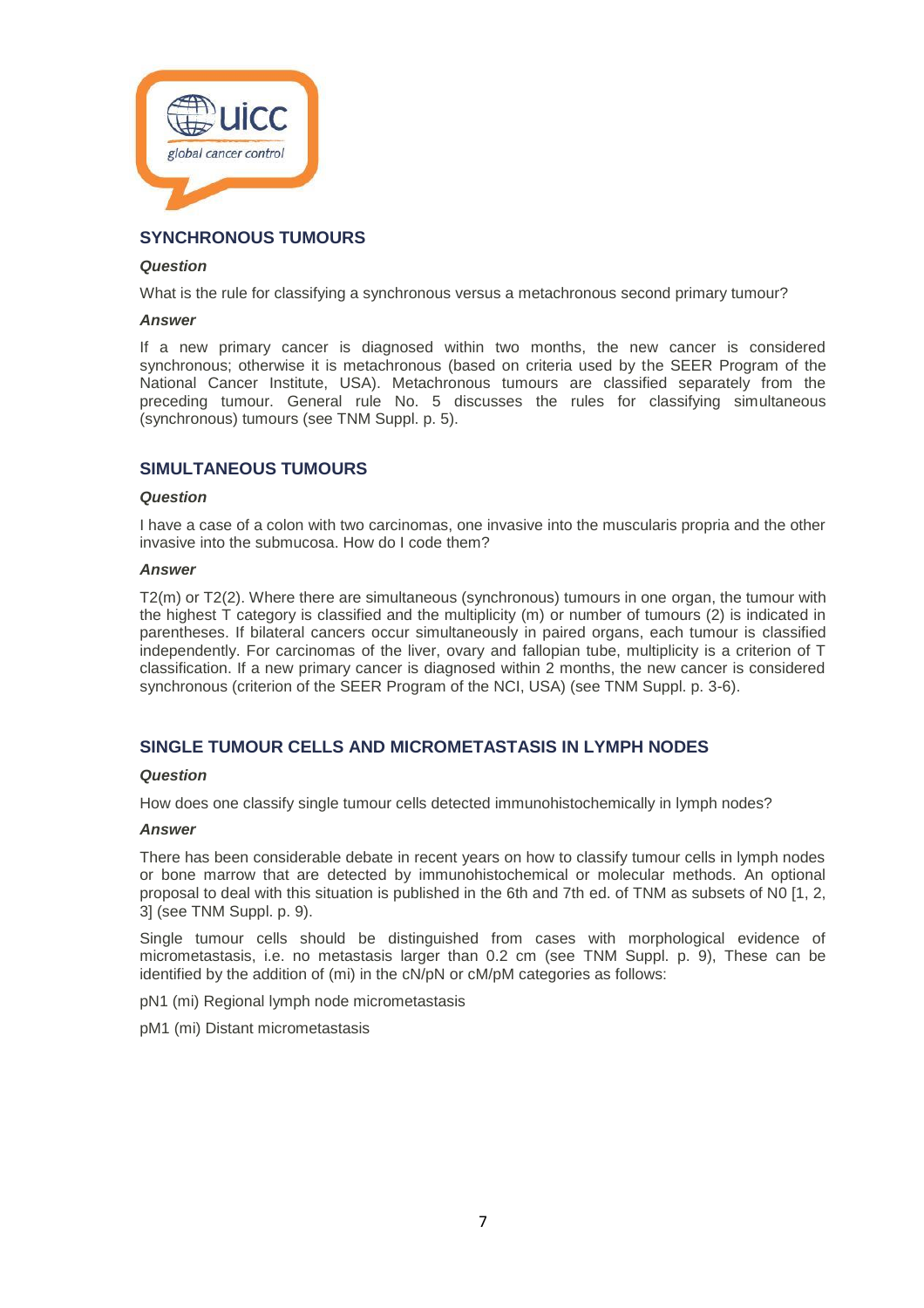

# **NUMBER OF LYMPH NODES**

#### *Question*

If less than the desired number of lymph nodes is found, and none show metastasis, should it be classified as pNX or pN0?

# *Answer*

If the examined lymph nodes are negative, but the number ordinarily resected is not met, classify as pN0. The number of lymph nodes examined and the number involved by tumour should be recorded in the pathology report. This information may be added in parentheses, e.g., for colorectal carcinoma pN0 (0/10) or pN1 (2/11) (see TNM Suppl. p. 8).

# **PATHOLOGICAL ASSESSMENT OF DISTANT METASTASIS**

#### *Question*

Should liver metastasis diagnosed by fine-needle aspiration (FNA) be considered pM1 or pMX? The primary site is the breast.

#### *Answer*

General rule 2 of TNM states : "The pathologic assessment of distant metastasis (pM) entails microscopic examination." This statement intentionally uses the term "microscopic" rather than "histologic" to allow for FNA and cytology. In this case the classification would be pM1 (see TNM Suppl. p 2).

#### *Question*

Considering that there is no longer an pMX and pM0 is only available for autopsy cases, what should we be putting on our pathology reports?

#### *Answer*

In cases in which you are informed by the clinicians about the metastasis status, you can put cM0 or cM1 on the pathology report. In cases in which you have no information, omit the 'M' and give only information about the T and N categories (see TNM Suppl. p. 10).

# **CLASSIFICATION OF BRAIN TUMOURS**

#### *Question*

The 4th ed. of TNM included a classification for brain tumours. Why has this been left out of the 5th to 7th ed.?

#### *Answer*

The application of TNM to CNS tumours has not been successful. This particularly concerns the classification as a predictor of outcome. That carries little weight compared with other factors such as histological type, tumour location and patient age (4). The N does not apply at all, and the M rarely plays a role. This field is still under study to find other means of classifying CNS tumours that will carry prognostic significance.

Further details may be obtained from the 7th edition AJCC Cancer Staging Manual [5].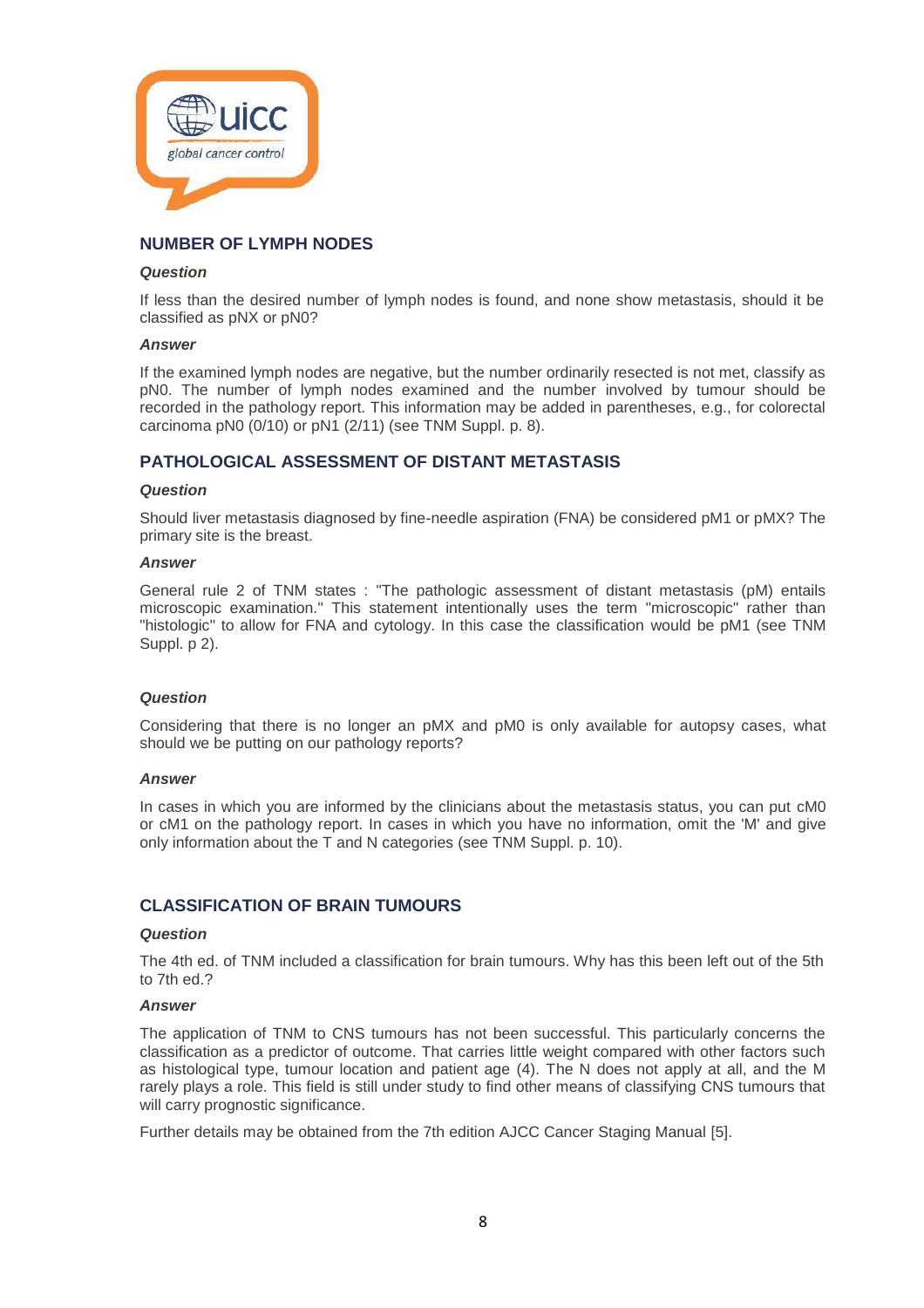

# **TUMOURS OF THE FRONTAL AND SPHENOIDAL SINUSES**

# *Question*

Current TNM classifications exist for nasal and paranasal sinuses especially for both maxillary sinus and ethmoid sinus. Is there a TNM classification for tumours of frontal and sphenoidal sinuses?

# *Answer*

There is no TNM classification for tumours of the frontal and sphenoidal sinuses.

# **CARCINOMA OF THE TRACHEA**

#### *Question*

How is the squamous cell carcinoma of the distal trachea with invasion of the mediastinum staged?

# *Answer*

There is no TNM classification for tumours of the trachea.

# **CARCINOMA OF THE URACHUS**

#### *Question*

Is there a TNM classification for carcinomas of the urachus? If not, should they be classified as tumours of the bladder?

#### *Answer*

There is no TNM classification for tumours of the urachus. As the criteria of the T categories are not applicable, the TNM classification of bladder tumours should not be used.

# **CLASSIFICATION OF PRIMARY PERITONEAL NEOPLASMS**

#### *Question*

How do you classify primary neoplasms of the peritoneum? We did not find any TNM classification for these tumours. Some of our colleagues use the FIGO/TNM ovary classification.

#### *Answer*

Because of the rarity of primary peritoneal neoplasms, there is indeed no TNM classification for them. Basically, there are two primary peritoneal entities: mesothelioma and primary carcinoma of the peritoneum. The latter, serous papillary carcinoma of the peritoneum, according to McCaughey et al. [6] and Killackey and Davis [7], has the same prognosis as ovarian tumours. Therefore, one could apply the TNM ovarian tumour classification until a tested scheme is available. According to FIGO rules (24th Annual Report [8]), primary peritoneal carcinoma is classified as ovarian tumours (see TNM Suppl. p. 98).

There are no proposals regarding peritoneal mesotheliomas.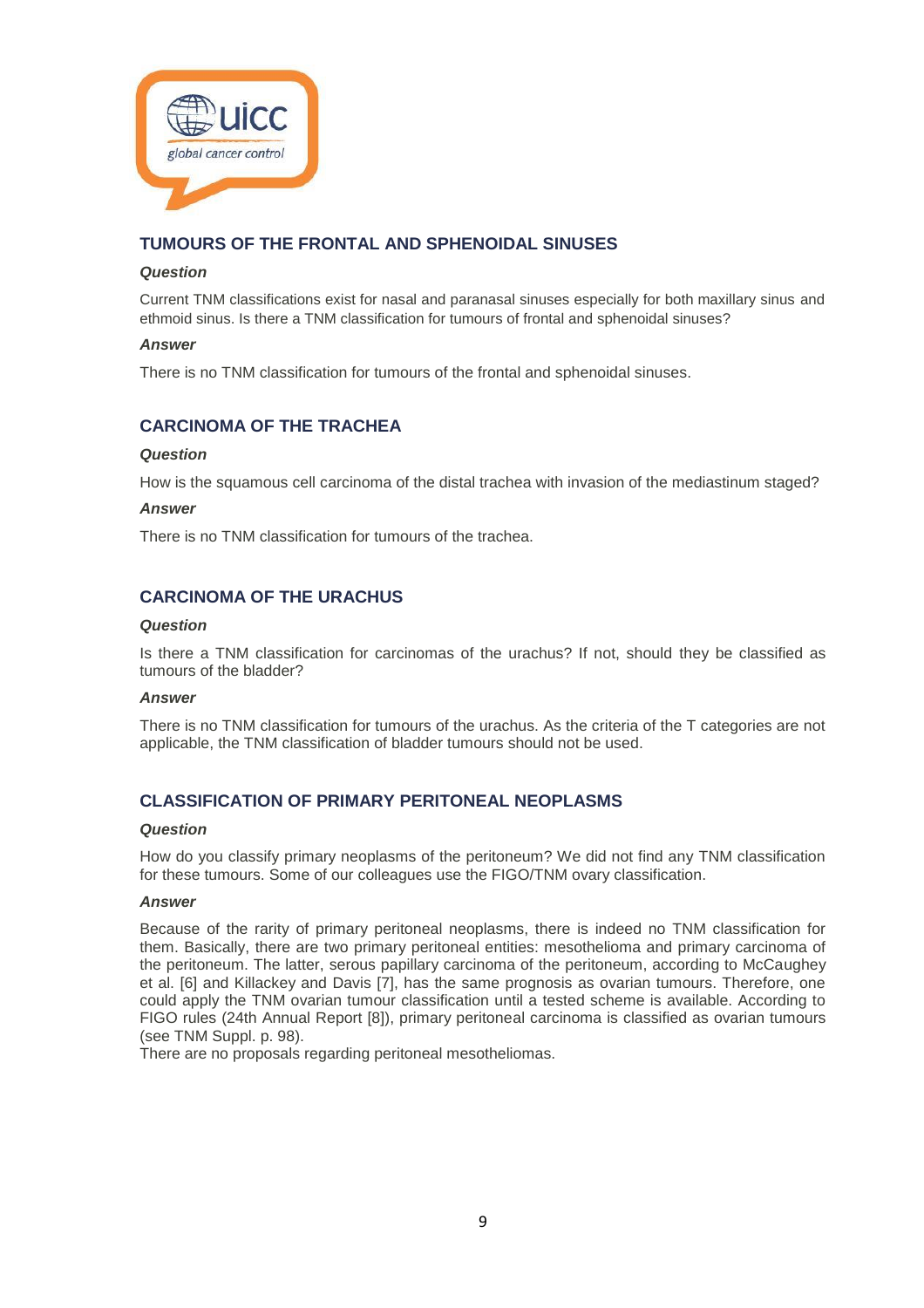

# **TUMOUR SPILLAGE**

# *Question*

If tumour is spilled into the abdomen during surgery how does this affect classification ?

# *Answer*

Tumour spillage is considered only in the T classification of ovarian tumours. In the ovary, T1c, rupture of the capsule, includes spontaneous rupture and rupture during surgery. At other sites, it does not affect the TNM or stage grouping (see TNM Suppl. p 98).

# **TUMOUR CELLS IN LYMPHATICS**

#### *Question*

If I have a carcinoma of the colon with invasive tumour in the submucosa, but with lymphatics in the muscularis propria containing tumour cells, which do I select, T1 or T2?

#### *Answer*

T1 (submucosa). The microscopic presence of tumour cells in lymphatics or veins does not qualify as local spread in the T classification (except for liver, testis and penis). The optional L(ymphatic) and V(enous) classifications can be used to record such involvement (see p. 17, TNM 7th ed. [2]).

# **DIRECT SPREAD**

#### *Question*

Is a tumour that has spread directly from a gastric primary into an adjacent regional lymph node coded in the T or N category?

#### *Answer*

N category. Direct spread into a regional lymph node is classified as lymph node metastasis; direct spread into an adjacent organ, e.g., the liver from a gastric primary, is recorded in the T classification (see TNM 7th ed. [2], p. 12).

# **N VERSUS M**

#### *Question*

For gastric carcinoma, when we find tumour nodules in the omentum, should we classify them as lymph node metastasis?

# *Answer*

Unless the nodules are in the lymphatic drainage region (regional lymph nodes) they should be considered distant metastasis and classified cM1 or pM1. (See TNM 7th ed. [2], p. 75).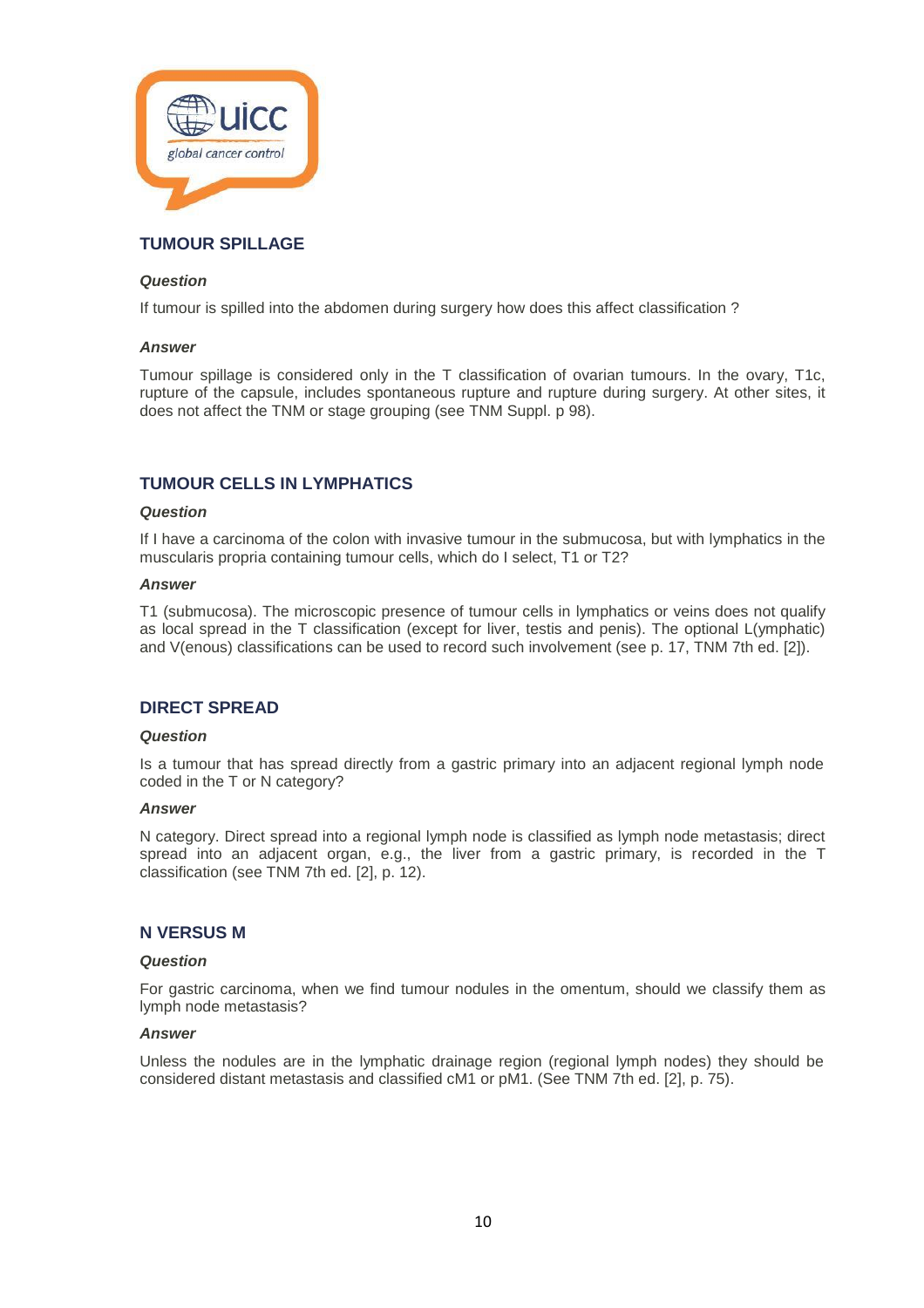

# **RECURRENT TUMOUR**

#### *Question*

How can I classify a patient who had an apparently complete local excision of a carcinoma of the rectum, but was found, 2 years later, to have recurrent tumour at the same site?

#### *Answer*

Use the Recurrent tumour, r symbol. There must be a documented disease-free interval to use this symbol. For example, rcT0N0M0 would designate the status during the disease free interval and rcT1N0M0 would indicate a recurrent tumour at the primary site (estimated clinically to be in the submucosa). After a second resection the result might be expressed as: rpT2pN1 rcM0, if the resected tumour was found pathologically to be in the muscularis propria (see TNM Suppl. p. 20).

In other cases, the recurrence in the area of the primary tumour may be indicated by "rT+".

**Example:** Local recurrence after simple mastectomy, 2 cm in greatest dimension, with or without invasion of skin or chest wall: rT+

#### *Question*

A patient has a primary resected and it is classified as pT3pN1 cM0 (e.g. colorectal carcinoma). Then 1 year later he developed metastatic disease, what is the correct TNM classification? T3N1 M1?

#### *Answer*

The correct staging at the time of recurrence would be rcT0N0M1 provided no recurrent primary tumour or regional lymph node metastasis are present. The original TNM status is not considered in a recurrent tumour.

# **UNKNOWN PRIMARY**

#### *Question*

How do I classify a patient who has metastatic melanoma in a cervical lymph node less than 3 cm in greatest dimension without a known primary or other metastasis?

## *Answer*

cT0pN1cM0, stage III. The staging is based on regional lymph node and/or distant metastasis status. In this case, the site of metastasis is assumed to be regional (see TNM Suppl. p. 22).

# **SENTINEL LYMPH NODE**

# *Question*

How do I classify sentinel lymph node status?

#### *Answer*

The following is applicable when sentinel lymph node assessment is attempted (see TNM Suppl. p. 10) :

pNX(sn) = Sentinel lymph node could not be assessed

 $pN0(\text{sn}) = N0$  sentinel lymph node metastasis

pN1(sn) = Sentinel lymph node metastasis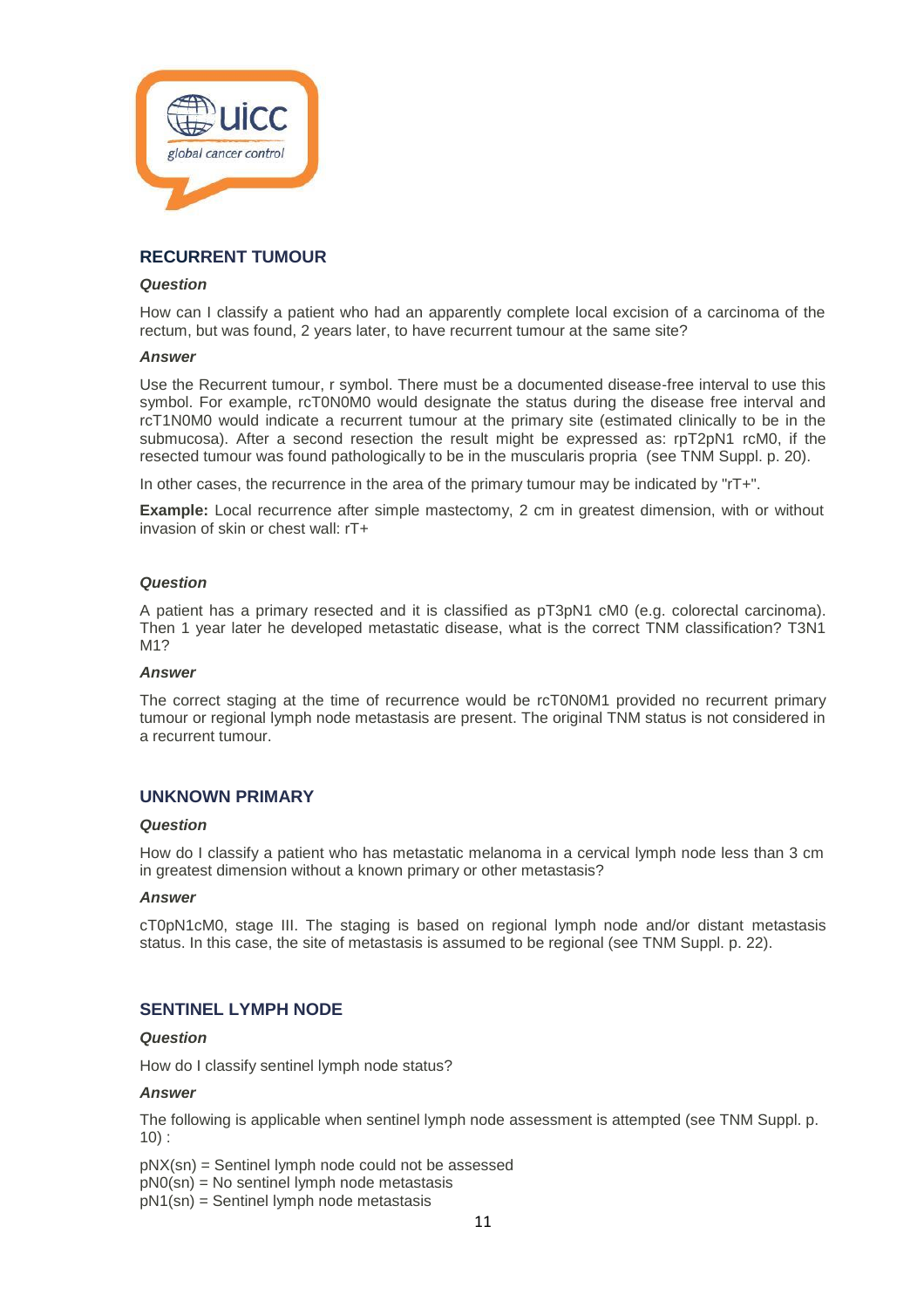

How are isolated tumour cells or micrometastasis staged in regional lymph nodes of colorectal carcinoma?

#### *Answer*

Isolated tumour cells (ITC) as defined in the actual TNM classification [2] (p. 13-15) are classified as pN0(i+). Micrometastases are classified as pN1 mi, if only one regional lymph node is involved. The TNM system does not recommend any techniques or procedures to obtain a maximum of findings. It is, however, generally accepted that step sectioning of lymph nodes with consecutive immunohistochemistry is not necessary to detect ITC or micrometastasis.

# *Question*

To classify a case as V1 or V2 do we have to demonstrate tumour cells in the lumen of the vessel, or is an invasion sufficient to classify as V1 or V2?

#### *Answer*

Invasion of vessel wall is sufficient to classify as V1 or V2 (see TNM Suppl. p. 21).

# **SITE-SPECIFIC QUESTIONS**

# **ORAL CAVITY**

#### *Question*

What is the definition of the 'masticator space?'

#### *Answer*

The masticator space (MS) is the lateral anatomical region below the middle cranial fossa and is defined by distinct fascial planes. The main fascial boundary is related to the superficial layer of the deep cervical fascia. This is also known as investing fascia. The investing fascia is formed when the superficial layer of the deep cervical fascia splits at the lower margin of the body of the mandible and rises to enclose the rnuscles of mastication. Medially the fascia combines with another fascia, the interpterygoid fascia, and then rises up to the skull base. Laterally, the fascia rises up above the level of the zygomatic arch and covers the temporalis muscle. The zygomatic arch is used to subdivide the MS into a suprazygomatic MS (portion above the zygomatic arch) and the naso pharyngeal MS (portion below the level of the zygomatic arch). The contents of the MS include the mandibular division of the 5<sup>th</sup> cranial nerve, the muscles of mastication, sections of the internal maxillary artery, the pterygoid plexus and the ramus and coronoid of the mandible. For lesions related to the lower alveolus, these would be related to the most inferior part of the masticator space that is enclosed by the investing fascia [9] (see TNM Suppl. p. 30-31).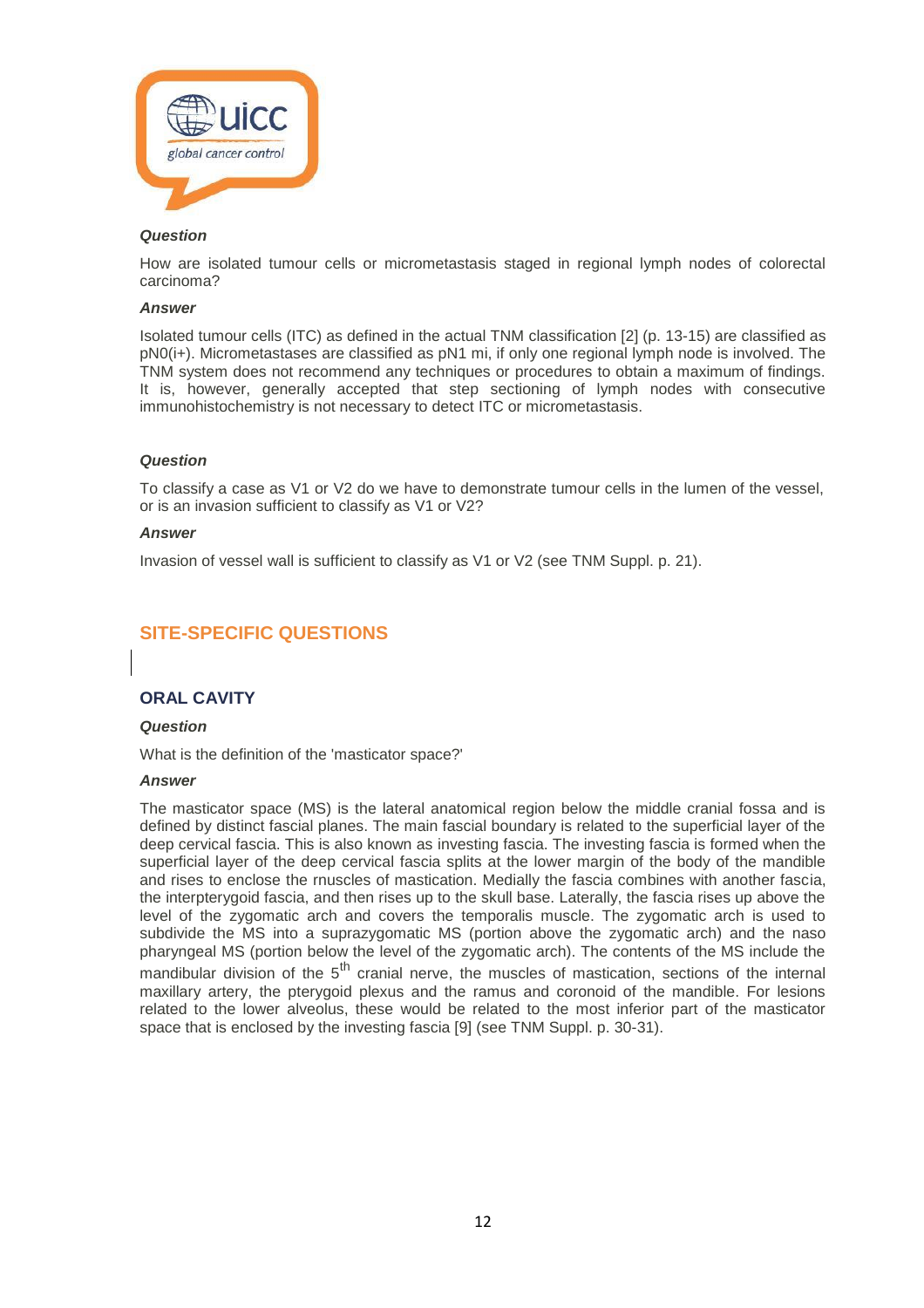

# **LARYNX**

# *Question*

Since the T classification of laryngeal tumours involves assessment of vocal cord fixation, does it mean that pT is not possible without such information given by the clinician?

#### *Answer*

For pathological classification concerning impaired mobility or fixation of vocal cords, the information from the clinical T is used for the pathologic T. This is in accordance with TNM rule No. 2, pathological classification "is based on the evidence acquired before treatment, supplemented or modified by the additional evidence acquired from surgery and from pathological examination". So, indeed, if the information concerning presence or absence of vocal cord fixation is lacking, it may be impossible to determine the pT (see TNM Suppl. p. 42).

#### *Question*

A total laryngectomy specimen including six tracheal rings of cartilage, what would a paratracheal lymph node towards the distal end of the trachea (below the thyroid cartilage and the thyroid) be regarded as? Would this still be considered a cervical lymph node and if so what level?

#### *Answer*

It is an unusual situation. In the TNM Suppl. 4<sup>th</sup> ed. (see p. 118), the regional lymph nodes of head and neck carcinomas are described and listed. The paratracheal lymph nodes are included and should therefore be considered regional and are included in Level VI.

# **THYROID GLAND**

#### *Question*

How do I stage a papillary carcinoma of the thyroid that has a small lymph node attached to the thyroid and focally involved by the papillary carcinoma?

#### *Answer*

The problem is addressed in the TNM booklet, 7th ed. [2], p.12: Direct extension of the primary tumour into lymph nodes is classified as lymph node metastasis. Thus the case is classified as pN1a. If it is not evident from the resection specimen, the surgeon has to mark the removed lymph node(s) to allow the pathologist to distinguish between pN1a and pN1b.

# **OESOPHAGUS**

#### *Question*

Is a tumour of the oesophagus with invasion of perioesophageal fatty tissue without infiltration of adjacent structures classified as pT3 or pT4? Does the perioesophageal fatty tissue belong to the mediastinum and thus to adjacent structures?

#### *Answer*

The described situation is classified as pT3. The fatty tissue belongs to the adventitia and not to adjacent structures such as bronchus, heart, pericardial sac and aorta (see TNM Suppl. p. 47).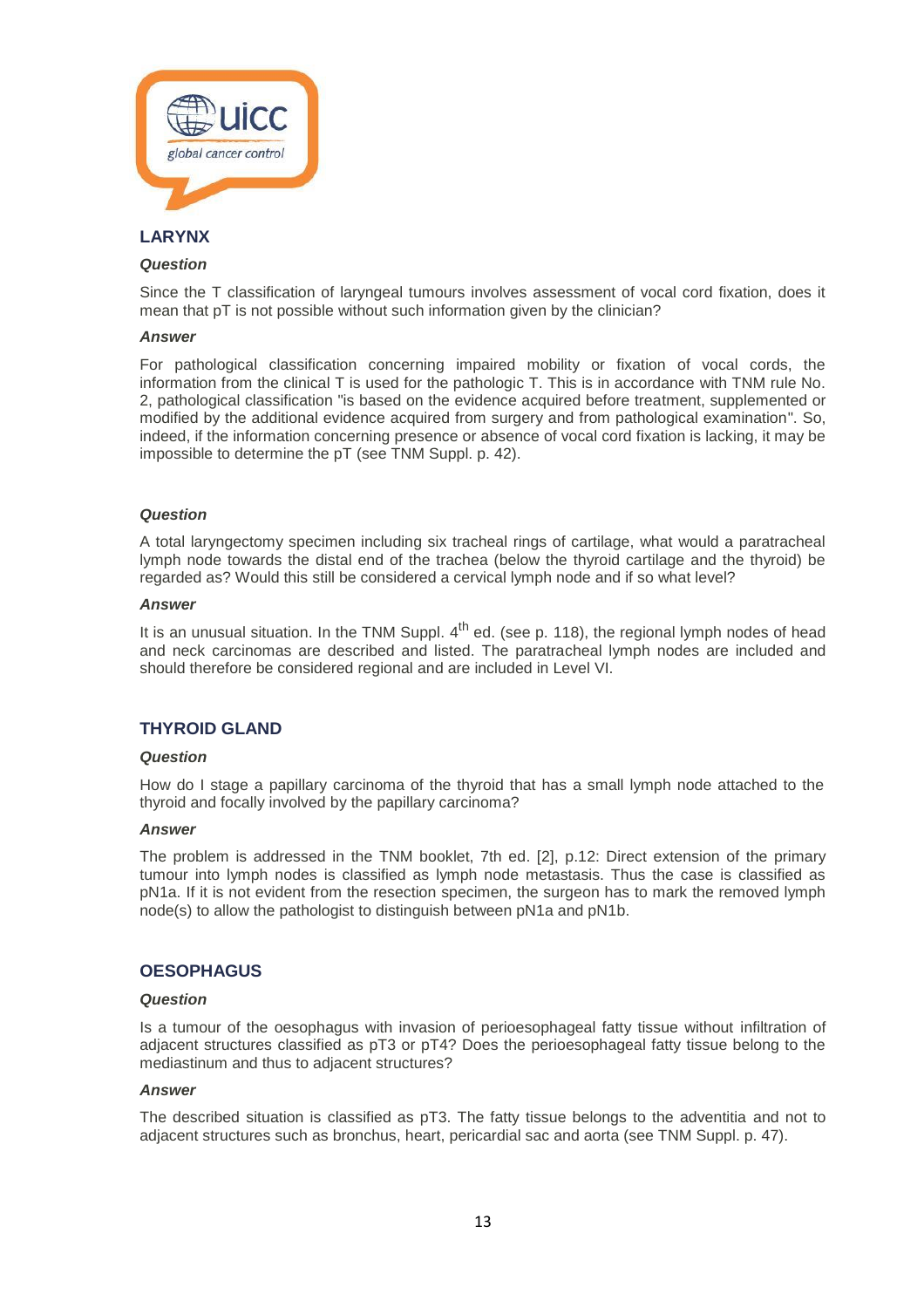

The present definition of regional lymph nodes in oesophageal cancer is not very precise. How are the lymph nodes enumerated according to the Japanese nomenclature classified with regard to regional lymph nodes or distant metastasis?

#### *Answer*

A list of the lymph nodes with numbers of the AJCC classification [5] is shown on p. 47 and 48 of the TNM Suppl.. Other involved lymph nodes are classified as distant metastasis.

# *Question*

Should we use the prefix 'y' for tumours in oesophagectomy specimens that have previously been treated by endomucosal resection (EMR)?

#### *Answer*

EMR does not qualify for the prefix 'y'.

The 'y' symbol should be used in cases in which classification is performed during or following multimodality therapy (see TNM Suppl. p. 18).

#### *Question*

With the new 7th ed. TNM [2] staging of oesophageal tumours, are coeliac and supraclavicular lymph nodes considered regional for upper, mid- and lower oesophageal tumours?

#### *Answer*

Coeliac lymph nodes are considered regional (N1-N3 depending on the number of involved lymph nodes) and metastasis in supraclavicular lymph nodes are classified as cM1 or pM1 if microscopically confirmed (see TNM Suppl. p. 48).

#### *Question*

Do you classify coeliac axis or left gastric artery nodes as M1 or N for an oesophageal cancer that involves the lower 5 cm of the oesophagus and spreads to the proximal 2 cm of the stomach with no other sites of disease apart from perioesophageal or perigastric nodes?

#### *Answer*

Direct spread to the stomach by an oesophageal tumour makes the lymph nodes of the stomach regional, and therefore they should be classified in the N classification (depending on number of involved lymph nodes) and not in cM1/pM1 (see TNM Suppl. p. 47-48).

# **STOMACH**

#### *Question*

A post-chemotherapy gastrectomy case with signet-ring cell carcinoma shows one clearly positive lymph node. Immunohistochemistry has been performed, which showed one positive cell in five other regional lymph nodes. How to classify this case ?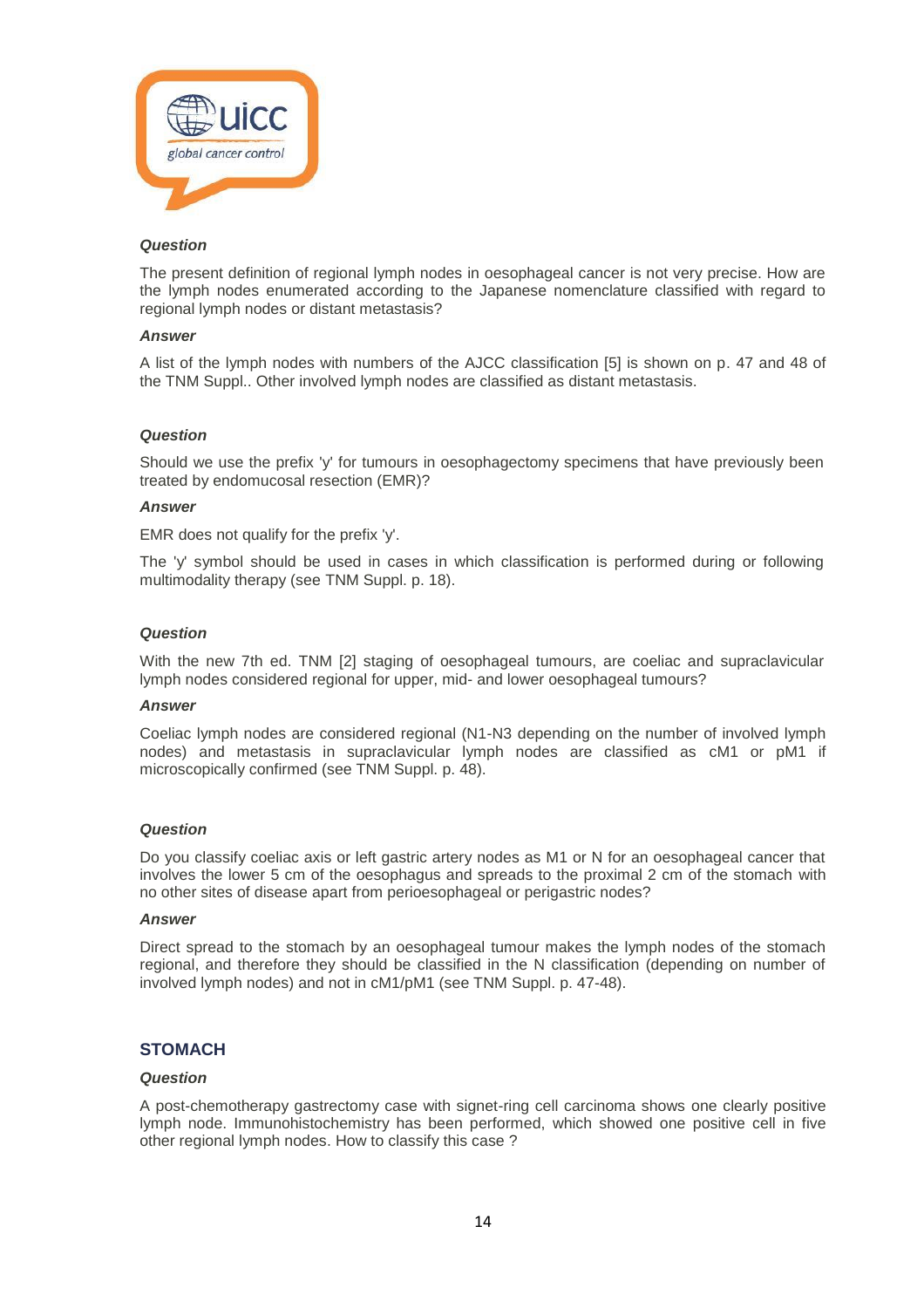

The one positive regional lymph node is classified as ypN1. It seems difficult to classify the other findings. Strictly, these findings should be classified as isolated tumour cells ITC and should not be considered in the N classification. On the other hand this might represent regressive changes of lymph node metastasis after chemotherapy and should then be classified as ypN2.

I think you have to invoke Rule No. 4 (see TNM Suppl. p. 3), if in doubt use the lower stage i.e. ypN1.

#### *Question*

How should I classify a supraclavicular lymph node metastasis of a signet-ring cell carcinoma of the stomach (N or M category) ?

#### *Answer*

The supraclavicular lymph node metastasis is classified as pM1 LYM or pM1 LYMPH (see TNM Suppl. p. 53).

# **NEUROENDOCRINE TUMOURS**

#### *Question*

How do I classify a 3 cm primary well-differentiated endocrine tumour of the small bowel with a mesenteric mass (lymph node metastasis)?

#### *Answer*

This case is classified as pT2pN1 cM0, if there are no distant metastases. It is not especially indicated if there is only one lymph node metastasis or a mass that might correspond to several matted lymph node metastases (see TNM Suppl. p. 60).

#### *Question*

How shall I classify a well-differentiated neuroendocrine carcinoma of the appendix (malignant carcinoid) with spread into mesoappendix ? Is it pT3 (like adenocarcinomas)?

#### *Answer*

Carcinoids of the appendix have their own TNM classification (from the  $7<sup>th</sup>$  ed. [2]). Invasion of the meso-appendix is a feature of only the ENETS TNM-classification but not of the IUCC/AJCC TNM classification for carcinoid tumors of the appendix (see TNM Suppl. p. 57-58).

# **COLON AND RECTUM**

#### *Question*

In carcinoma of the colon is a tumour that has reached the serosal surface classified as pT3 or pT4? What is the definition of reaching the serosa? In some places it is taken to be tumour that is within 1 mm of the serosal surface.

# *Answer*

T3 covers tumours in the subserosa, i.e., those beneath the serosal surface.

T4 applies to tumours that "perforate visceral peritoneum", i.e., the serosal surface (see TNM Suppl. p. 62).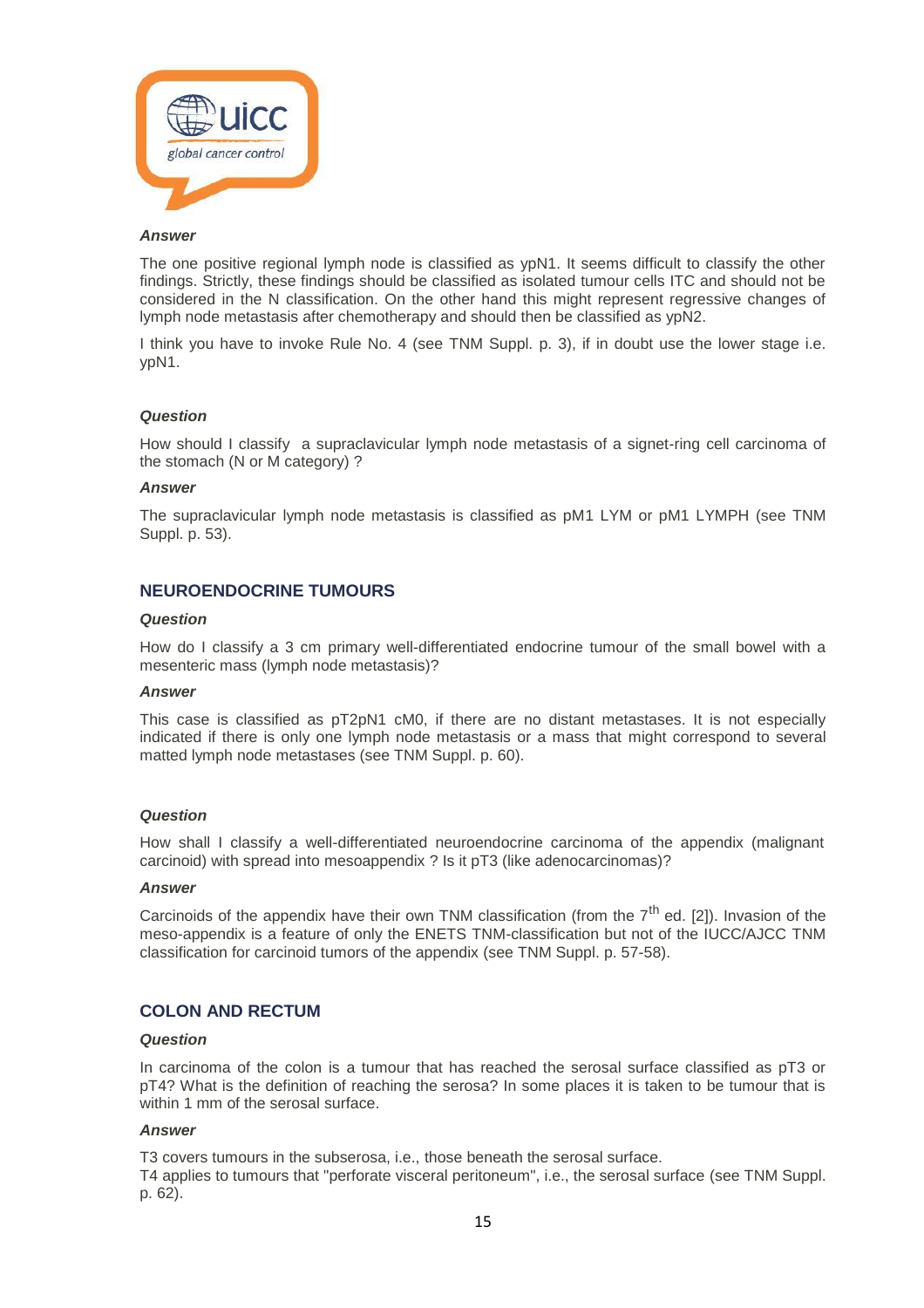

I have a carcinoma of the sigmoid colon extending into the submucosa. In a vein in the pericolic fat there is a tumour thrombus. Metastasis is present in one of eight regional lymph nodes. How should this case be staged?

# *Answer*

The case is classified as pT1pN1a(1/8) cM0,V1. Venous invasion is neither considered in the T nor in the N category (see TNM Suppl. p. 63).

# *Question*

In adjuvant trials on colorectal carcinomas we make the distinction between T4a and T4b tumours as being the following:

T4a = Invasion of other organs T4b = Penetration of the serosa

How is the distinction made in the TNM Supplement?

### *Answer*

In the 7th ed. of the TNM classification [2], the definitions of the subcategories have changed compared with the TNM Supplement, 3rd ed. [10]. The definitions are:

- T4 Tumour perforates visceral peritoneum and/or directly invades other organs or structures
- T4a Tumour perforates visceral peritoneum<br>T4b Tumour directly invades other organs o
- Tumour directly invades other organs or structures\*

#### **Notes**.

\*Direct invasion in T4b includes invasion of other organs or segments of the colorectum by way of the serosa, as confirmed on microscopic examination, or for tumours in a retroperitoneal or subperitoneal location, direct invasion of other organs or structures by virtue of extension beyond the muscularis propria.

Tumour that is adherent to other organs or structures, macroscopically, is classified cT4b. However, if no tumour is present in the adhesion, microscopically, the classification should be pT1-3, depending on the anatomical depth of wall invasion (see TNM Suppl. p. 62-63).

#### *Question*

In a patient with adenocarcinoma of the colon there was full-thickness penetration of the wall, 13 positive nodes and also a "free-floating" focus of carcinoma in the peritoneal cavity. No other peritoneal tumour was found. Should that be staged as T0, TX or T1?

# *Answer*

The case should be considered pM1, because there was tumour in the peritoneal cavity separate from the primary. The primary tumour would be pT3, or if it penetrated the serosa, pT4, and pN2 because of the number of nodes involved (see TNM Suppl. p. 62-63).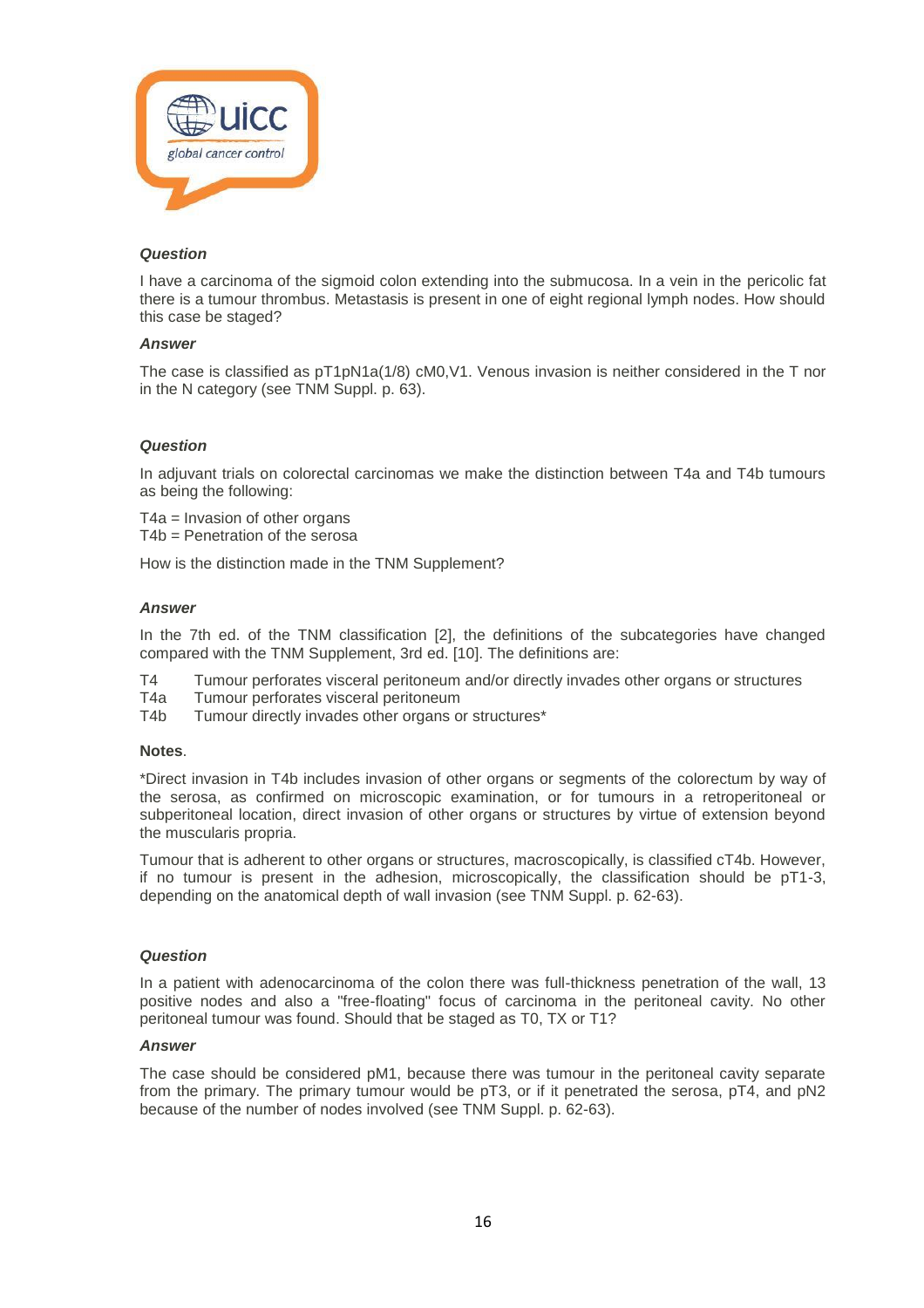

How do I classify a carcinoma in a diverticulum of the sigmoid colon with penetration of the muscularis propria and penetration into the pericolic fat? The diverticulum is lined by a thin fibrous membrane. There are 31 regional lymph nodes without metastasis and no distant metastasis.

#### *Answer*

The case should be classified as pT3pN0(0/31) cM0.

#### *Question*

In the 7th ed. of the TNM classification [2], tumour deposits (TD) are recorded as a site-specific factor. It appears that they do not affect the N classification unless no lymph nodes are involved, in which case it is designated as N1c. How would you classify a tumour that has three involved lymph nodes and four tumour deposits without lymphoid tissue? Would it be N1bTD4?

#### *Answer*

The case you describe is classified as pN1b. The TDs should be separately counted (see TNM Suppl. p. 63-64). It may sometimes be difficult to count TDs correctly. As to that issue, please refer to the TNM booklet [2], p. 103. In addition, you have to be sure that TDs are not lymph node metastasis.

#### *Question*

Do pericolic TD correspond to positive regional lymph nodes in colorectal carcinoma or is cN1c/pN1c used only in the absence of lymph node metastasis?

#### *Answer*

cN1c/pN1c is used **only** in the absence of regional lymph node metastasis (see TNM Suppl. p. 64).

## *Question*

Is a rectal carcinoma that extends into the anus a T3 or a T4?

#### *Answer*

The TNM Supplement states that: "Intramural direct extension from one subsite (segment) of the colon to an adjacent one is not considered in the T classification. The same applies to intramural direct extension from the rectum to the anal canal". The T category is determined by the depth of the invasion (see TNM Suppl. p. 62).

#### *Question*

Is a rectal carcinoma infiltrating the levators to be considered T3 or T4?

#### *Answer*

We suggest coding a rectal carcinoma infiltrating the levators as T4b (invasion of adjacent structures) (see TNM Suppl. p. 63). This is based on

- The poor prognosis
- Difficulty in achieving an R0 state (no residual tumour)
- Radical surgery required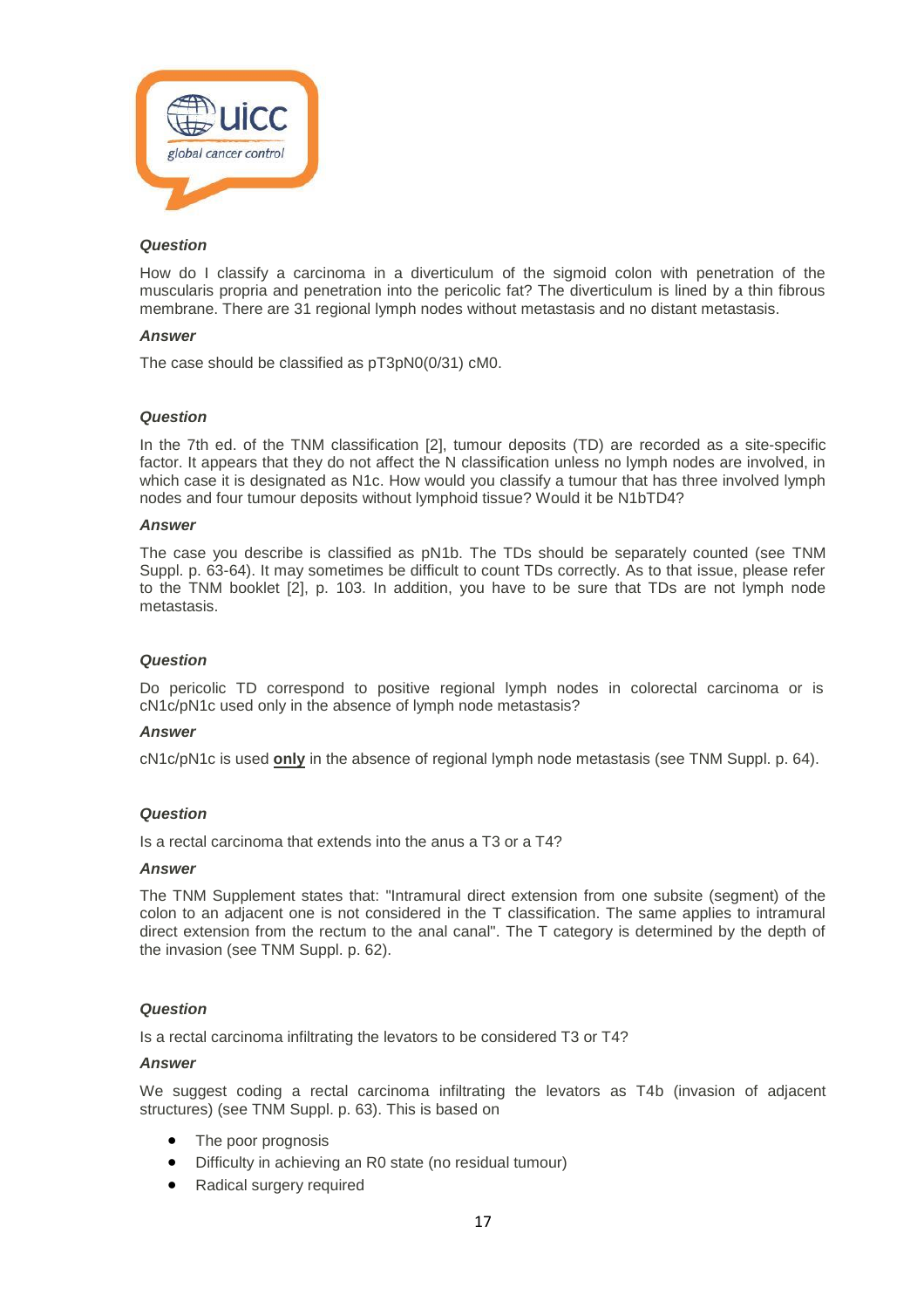

I have a rectal carcinoma below the peritoneal reflection that perforates the mesorectal fascia but does not affect peritoneal serosa. Is this a pT3 or pT4 tumour?

#### *Answer*

pT3 seems to be correct. We have no data to classify the perforation of the mesorectal fascia as  $cT4/pT4$ .

#### *Question*

Does a serosal penetration in a colonic adenocarcinoma influence R classification? There are no known clinical metastases and the tumour free margin of the mesocolic resection is more than 1 mm.

#### *Answer*

The perforation of a colorectal carcinoma is not considered in the R classification, e.g. if other resection margins are without tumour invasion the case can be classified as R0.

#### *Question*

I received a colon tumour, which is a moderately differentiated adenocarcinoma and approximately 50% at most mucinous. I was able to find multiple mesenteric lymph nodes that are negative for tumour. However, three of the lymph nodes had mucinous pools in them. Despite multiple serial sections of at least three levels, I could find no atypical cells. I feel that I cannot call these pools of mucin metastatic tumour, even though I believe the mucin is from the lesion. I have made note of the mucin in the report, but I am unsure how to classify these lymph node findings. What is the current consensus concerning this type of lesion under these circumstances?

#### *Answer*

The TNM approach depends on whether there has been neoadjuvant therapy. If the surgery was done after neoadjuvant therapy, mucin pools without tumour cells in the bowel wall or lymph nodes are not considered positive for tumour. If there has been no neoadjuvant therapy, mucin pools are considered positive for tumour.

#### *Question*

We have a patient who had mucinous adenocarcinoma of the rectum. After neoadjuvant therapy we could find mucinous masses only in the intestinal wall and in three of 19 regional lymph nodes, no distant metastasis clinically. How is this case classified according to TNM?

#### *Answer*

This case (after neoadjuvant therapy) is classified as ypT0pN0(0/19) ycM0. Mucinous masses without viable tumour cells are not considered in the ypT and ypN classification (see TNM Suppl. p. 18).

#### *Question*

I have a rectal mucinous adenocarcinoma (pT3) and metastasis to one of 16 regional lymph nodes (pN1a). An additional lymph node with metastasis was received located at the pelvic wall. Should this lymph node metastasis be considered among the regional lymph nodes or is it a distant metastasis?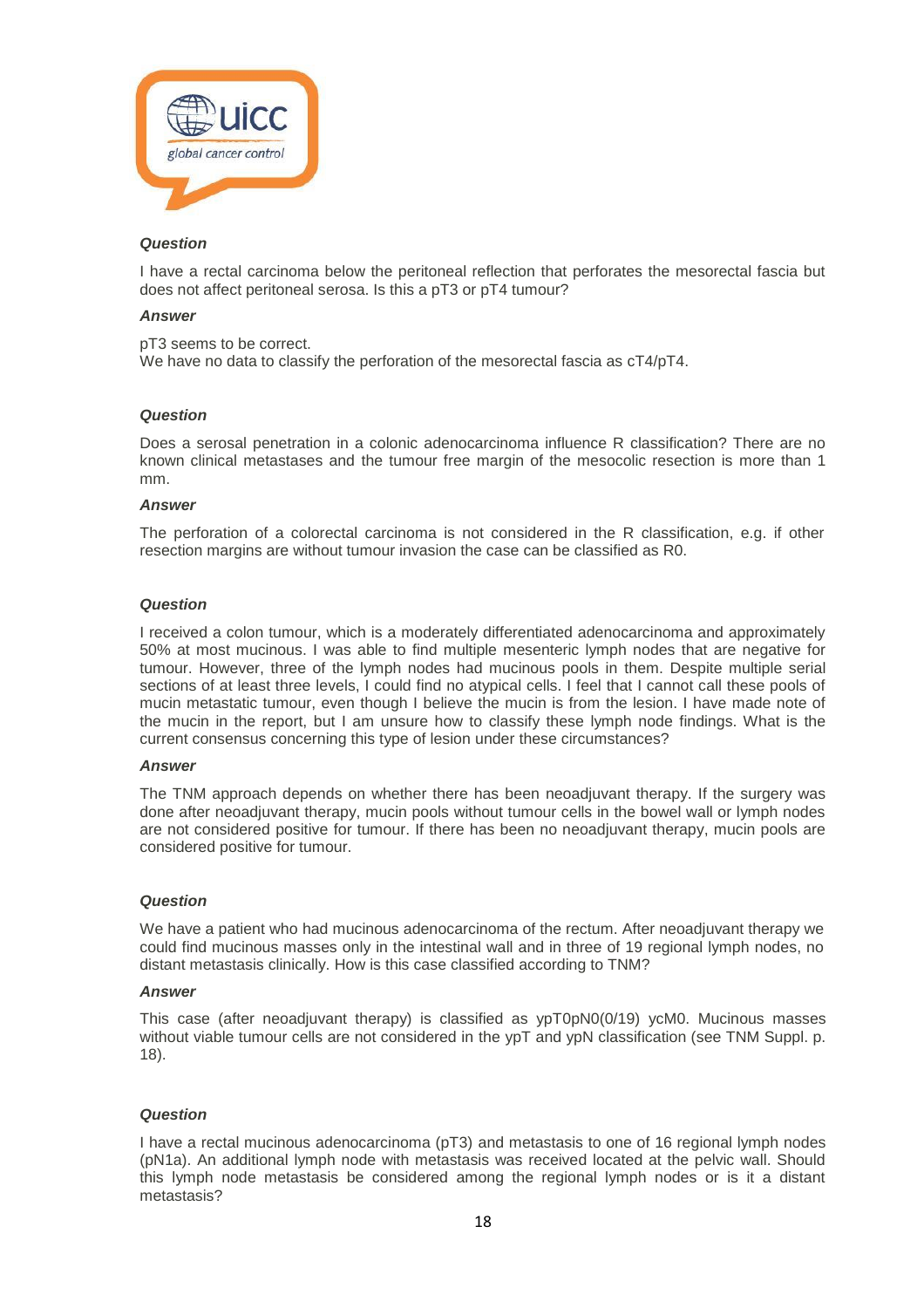

The lymph node localization might be interpreted as lateral sacral or mesorectal. Therefore, this lymph node metastasis being regional would change the classification to pT3pN1b(2/17) cM0, Stage IIIB.

#### *Question*

In a colon carcinoma with invasion of the Gerota fascia but not the kidney, is this T3 or T4?

#### *Answer*

Gerota fascia should be considered an adjacent structure and should therefore be classified as pT4b.

#### *Question*

For rectal adenocarcinoma that is invading beyond the muscularis propria but not involving lymph nodes, would invasion of the anal skin (undermining the anal squamous epithelium close to the distal excision margin) upstage the tumour from pT3 to pT4?

# *Answer*

If no sphincter structures are involved the case should be classified as cT3/pT3.

#### *Question*

Which R Classification is appropriate to describe intraoperative tumour perforation in resection of rectal cancer, if macroscopically and microscopically the tumour is completely removed?

#### *Answer*

It is classified as R0. The T category is not implied by intra-operative perforation. Perforation should be documented separately because of the poorer prognosis of patients.

# **ANAL CANAL**

#### *Question*

I have a case of an anal carcinoma that falls into the ypT2 category. There is one perirectal and one external iliac lymph node positive. The external iliac lymph node has been separately sent by the surgeon. Is a metastasis in this lymph node classified as N1, N3 or M1 ?

#### *Answer*

According to the definition of the regional lymph nodes of tumour of the anal canal, metastases in external iliac lymph nodes are considered distant metastases and should be classified as cM1/pM1 (see TNM Suppl. p. 121). .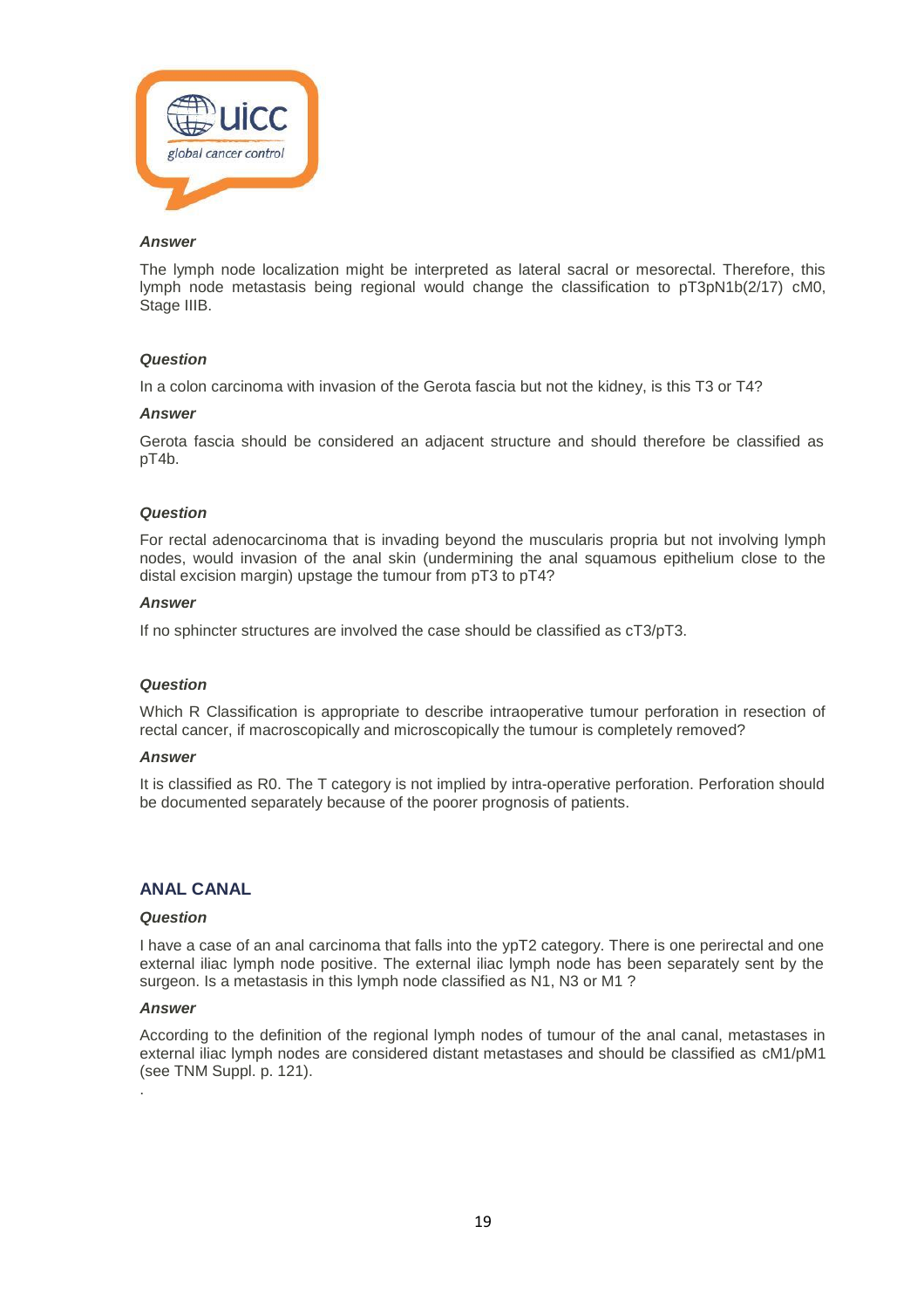

# **LIVER (INTRAHEPATIC CHOLANGIOCARCINOMA)**

### *Question*

If an intrahepatic cholangiocarcinoma invades through the liver capsule into the retroperitoneum, is the tumour classified as a T4?

## *Answer*

An invasion of the retroperitoneum would correspond to a perforation of the visceral peritoneum and would be classified as cT3/pT3 (see TNM Suppl. p. 145).

# *Question*

What is the definition of the periductal growth in intrahepatic cholangiocarcinoma classified as cT4/pT4?

#### *Answer*

Primary periductal growth in intrahepatic cholangiocarcinoma is a rare entity (less than 10%). These tumours show a primary periductal frequently multifocal growth, practically never mass-forming. Affected patients have a very poor prognosis thus cT4/pT4 is justified (see TNM Suppl. p. 66).

#### *Question*

A patient with intrahepatic cholangiocarcinoma has metastasis in para-aortic lymph nodes. Is this finding classified as N1, N2 or M1?

#### *Answer*

The definition of the regional lymph nodes for right-liver and left-liver intrahepatic cholangiocarcinoma is shown on p. 114 of the TNM booklet. It does not include para-aortic lymph nodes, involvement of which should therefore be classified as cM1 or pM1 if microscopically proven. Neither in the UICC [2] nor in the AJCC classification [5] is a definition of N2 lymph nodes provided.

# **GALLBLADDER**

#### *Question*

In the case of a gallbladder carcinoma, a partial hepatectomy specimen was submitted that showed an invasion of liver parenchyma and about 1.5 cm away from the invasion a 0.4 cm nodule without macroscopic or microscopic connection to the invasive tumour. How should this nodule be classified?

#### *Answer*

This nodule should be classified as pM1.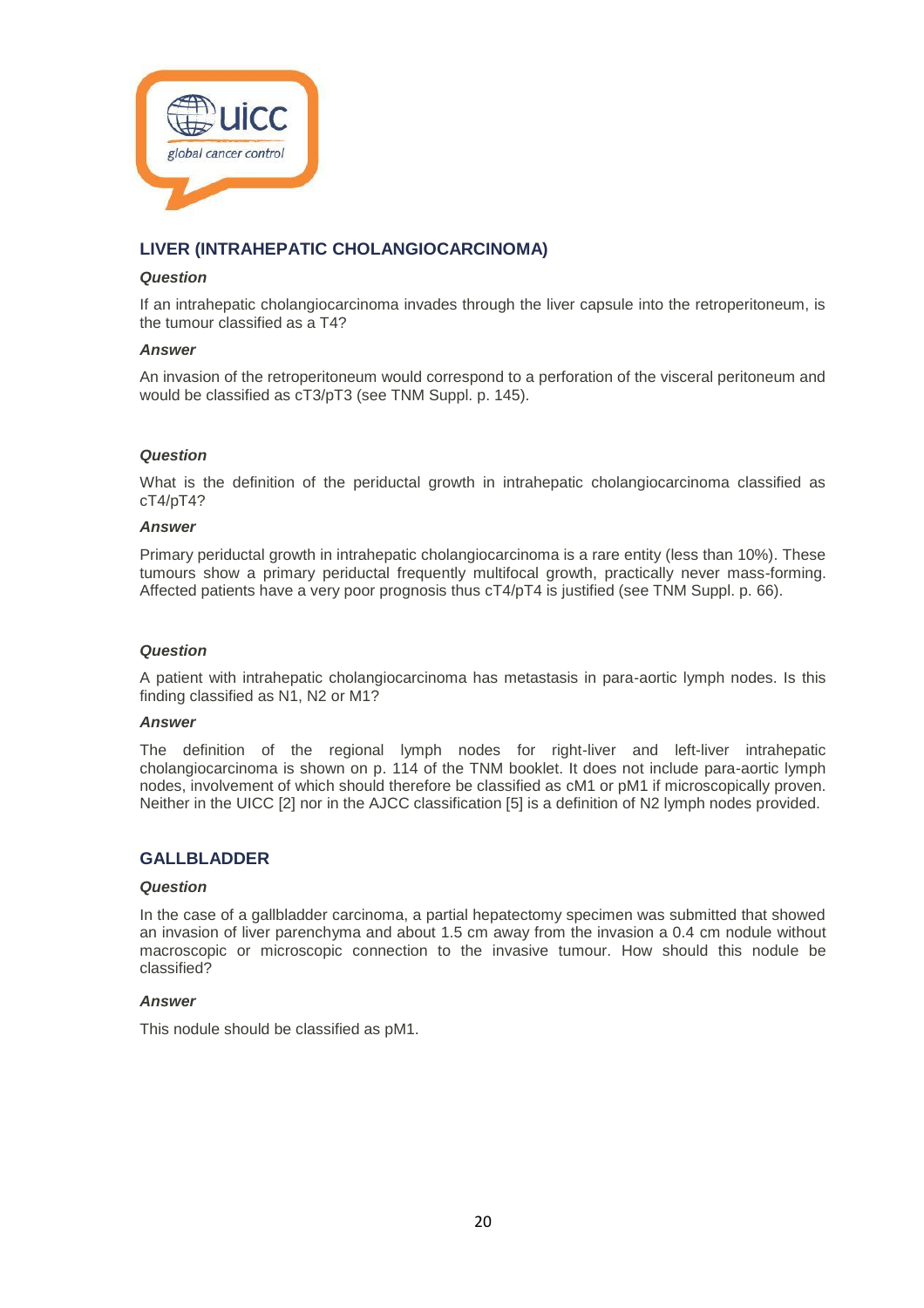

# **BILE DUCT**

#### *Question*

In a case of perihilar cholangiocarcinoma (Klatskin tumour) with direct (per continuitatem) invasion of the pancreas, how is this finding classified?

#### *Answer*

Although the invasion of the pancreas is not explicitly mentioned in the T categories of perihilar tumours (=Klatskin tumours), it is recommended to use the definition of TNM of the distal bile duct tumours and thus this case should be classified as pT3.

#### *Question*

Do I stage a carcinoma of the distal common bile duct occurring in the intrapancreatic portion of the bile duct as pancreatic or bile duct tumour?

#### *Answer*

The described tumour is classified according to the classification of distal extrahepatic bile duct tumours.

# **AMPULLA OF VATER**

#### *Question*

We have an ampullary adenocarcinoma that has infiltrated beyond the duodenal wall but not in the pancreatic parenchyma. Is this T2 or T3?

#### *Answer*

Assuming that the tumour you describe has invaded (peripancreatic) soft tissues, the case is classified as cT4/pT4 (see TNM Suppl. p. 146).

# **PANCREAS**

#### *Question*

A ductal carcinoma of the pancreas measuring 5 cm in greatest dimension involving the head and body of the pancreas, does not show extrapancreatic extension but it invades the common bile duct within the head of the pancreas. There is one pancreatoduodenal and one common bile duct lymph node positive for metastatic carcinoma of 16 examined lymph nodes. Is this a T2N1 or T3N1 tumour?

#### *Answer*

The case is classified as pT3pN1 cM0. Please refer to p. 146 of the TNM Supplement.

20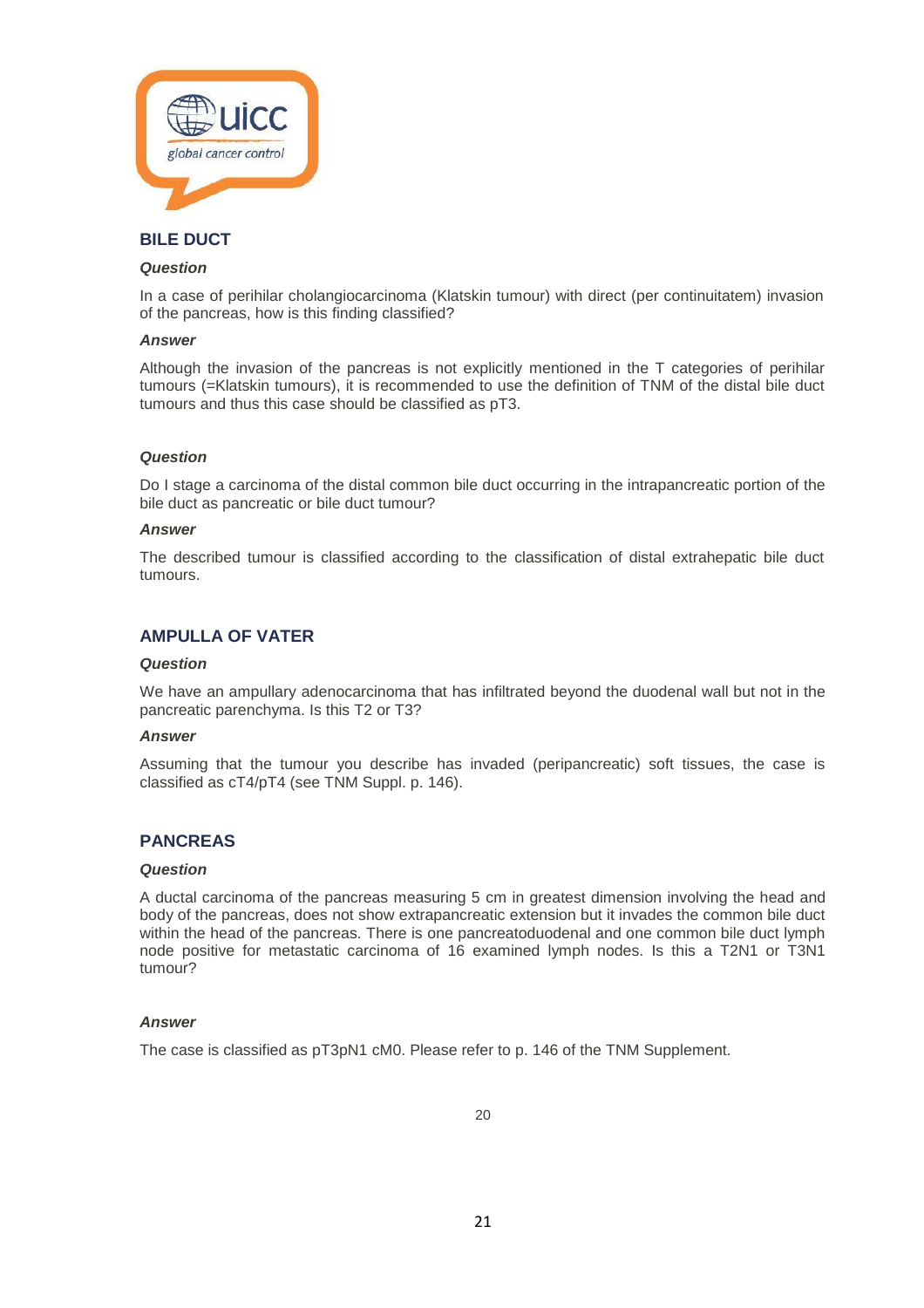

Should a ductal carcinoma of the pancreas with invasion of the superior mesenteric vein be staged as cT4/pT4?

# *Answer*

Although it is not mentioned in the definition of the T4 category of pancreatic tumours, involvement of the superior mesenteric vein should be classified as cT4/pT4 (see TNM Suppl. p. 68).

#### *Question*

I have seen the list of regional lymph nodes for pancreatic cancer resections in the TNM 6th ed. book. However, it is not entirely clear when a node is far enough away from the pancreas to be classed as M1 if involved. For example, our surgeons often send us hepatic artery nodes, coeliac axis nodes and aorto-caval nodes separately. Would any or all of these groups be classified as cM1/pM1 if involved (i.e. rather than N1) ?

#### *Answer*

Hepatic artery nodes might be considered equivalent to common bile duct nodes  $=$  regional  $=$ cN1/pN1

Coeliac axis nodes = regional for tumours of the head only =  $cN1/pN1$ Aorto-caval nodes = distant metastasis =  $cM1/pM1$ (see TNM Suppl. p. 120-121).

# **LUNG**

#### *Question*

Does the new 7th ed. TNM classification [2] for lung cancer cover all lung cancers including small cell lung cancer?

#### *Answer*

The classification applies to carcinomas of the lung including non-small cell carcinomas, small cell carcinomas and bronchopulmonary carcinoid tumour (see TNM Suppl. p. 69).

#### *Question*

For lung carcinomas, does T2 invasion of visceral pleura mean perforation of pleural membrane?

#### *Answer*

T2 invasion of visceral pleura includes either of the following:

- tumour reaches the elastic membrane of the visceral pleura
- tumour is present on the surface of the visceral pleura (see TNM Suppl. p. 71)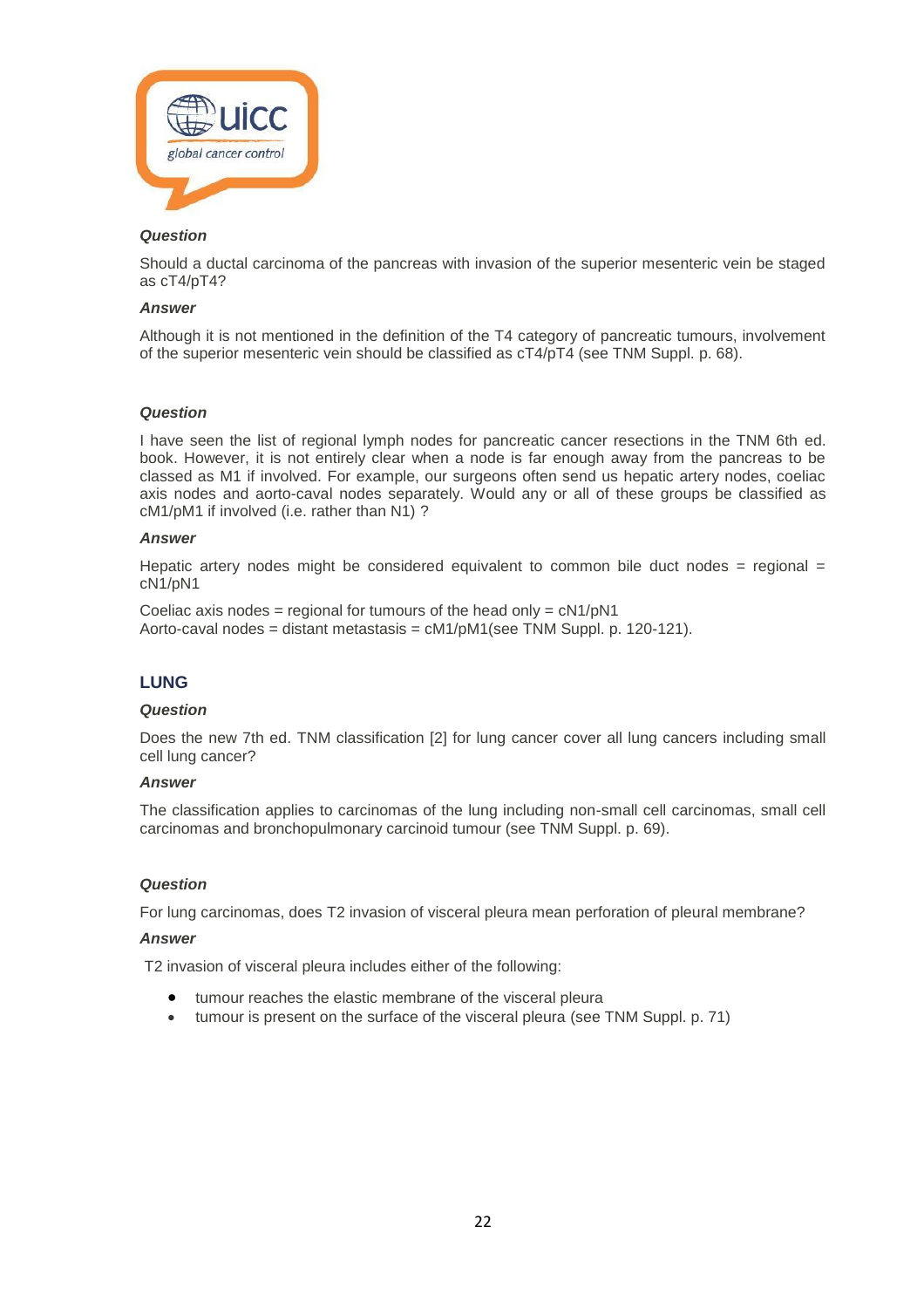

If a lung tumour that is <3 cm (2.8 cm) in maximum dimension with no visceral pleural invasion involves the bronchus intermedius, is it a T1 or a T2 tumour?

#### *Answer*

Bronchus intermedius should not be considered as part of the right main bronchus. The correct classification for the described tumour therefore is cT1b/ pT1b.

#### *Question*

Regarding the T classification of lung carcinoma, if a tumour is 3 cm and grows by direct invasion through a fissure to involve by direct invasion the adjacent lobe, does it become a T2 or T4?

#### *Answer*

A tumour with local invasion of another lobe without tumour on the pleural surface should be classified as T2, in the 7th ed. [2] cT2a/pT2a (see TNM Suppl. p. 72). This classification is trumped if other features such as size dictate a higher T category to be applied.

#### *Question*

How do I classify a patient with a 2 cm primary adenocarcinoma of the RUL of lung with multiple deposits of adenocarcinoma in the RLL, negative lymph nodes and no other metastasis.

#### *Answer*

This is classified as T4 (separate tumour nodules in a different lobe) and as the secondary tumour was histologically confirmed, it is pT4 (see TNM Suppl. p. 71).

#### *Question*

Please define 'mediastinum' in lung cancer being classified as T4 as opposed to mediastinal pleura being classified as T3. In addition, intrapericardial resection with tumour in the fat underneath the parietal pericardium but not infiltrating the pericardial fibrous tissue, how is this T categorized?

#### **Answer**

Until the 4th ed. published in 1987 and 1992 [11], the highest T category was 'T3' and this included the descriptor 'mediastinal invasion.' In the 5th ed. [12], the T4 category was reintroduced and invasion of the mediastinum and contents were divided between 'T3' and 'T4.' 'Mediastinal pleura' and 'parietal pericardium' remained 'T3,' whereas invasion of 'heart,' 'great vessels,' etc., became 'T4'. My interpretation has been that 'mediastinum' was retained, and assigned to the new T4 category, to cover all the contents that were not specifically assigned to 'T3' or 'T4,' i.e. mediastinal fat, connective tissue, thymus, etc. We assume that by describing invasion into the fat 'underneath' the parietal pericardium, you mean 'superficial' to the pericardium as this is the only context in which fat could be invaded without pericardial invasion. If this assumption is correct than the case should be classified as 'T4' (see TNM Suppl. p. 72).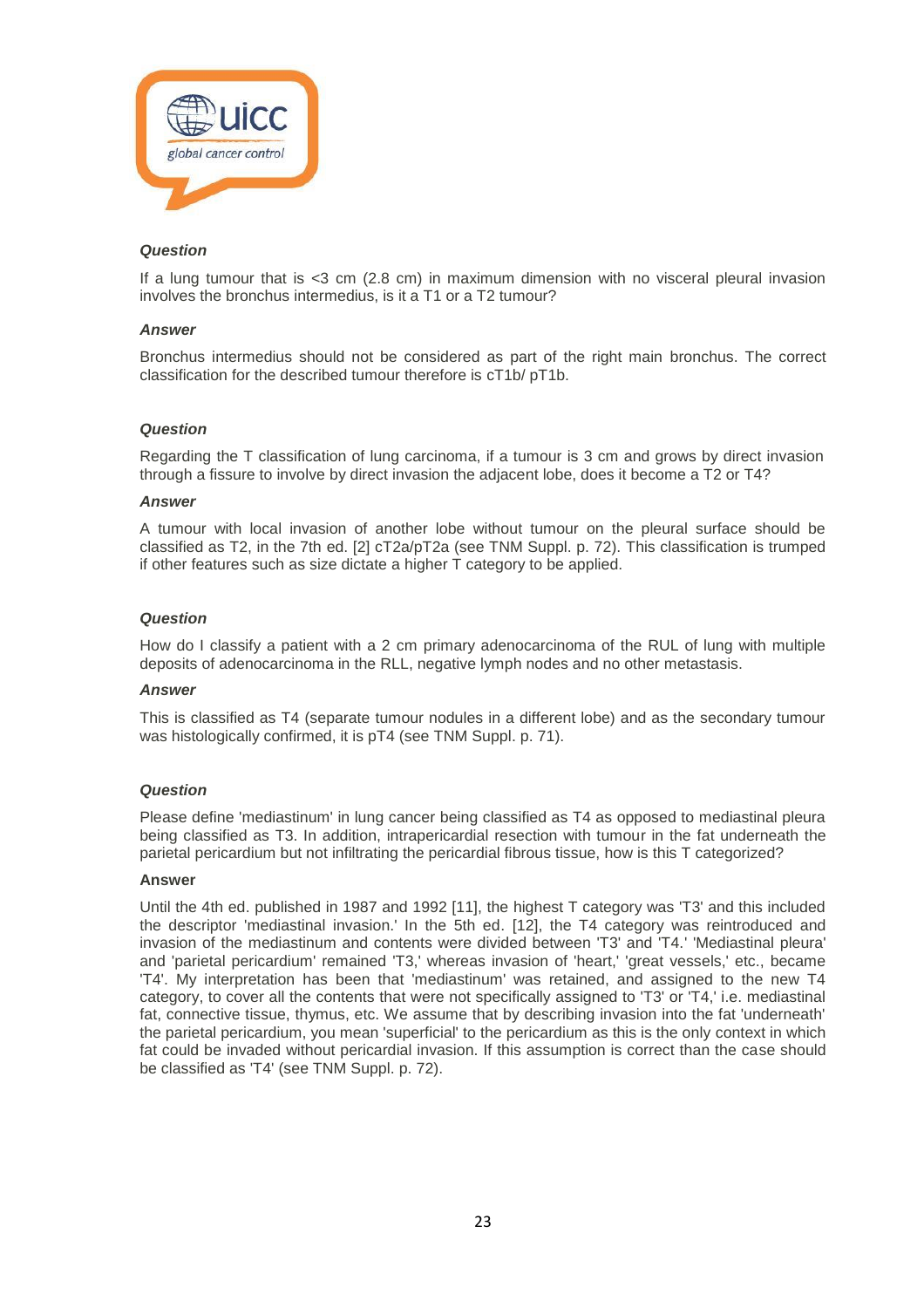

For clinical staging of lung cancer: do we need to measure the tumour size on the lung 'window' or on the mediastinal 'window' of CT scans?

#### *Answer*

Perform the measurement on the 'window' that is most accurate in your institution. Presumably, a diagnostic radiologist would be able to indicate which is the most accurate procedure.

# *Question*

I have an acinar adenocarcinoma of the lungs, which shows large areas with a bronchoalveolar growth pattern. In the resection specimens there are foci of bronchoalveolar carcinoma away from the original tumour. Should this be counted as a synchronous tumour or simply part of the first tumour?

# *Answer*

The case you describe would be classified as cT3/pT3, provided the foci are in the same lobe and there is non-tumourous tissue between the different foci. If the tumour nodules occur in another lobe the case would be classified as cT4/pT4, or cM1a/pM1a if in the contralateral Iung (see TNM Suppl. p. 71).

# *Question*

Lung cancer invading 'great vessels' is classified as T4. How are 'great vessels' defined and where is the 'cut-off?' Does a large pulmonary arterial branch in a lobectomy specimen qualify as a great vessel or does it refer only to the main pulmonary artery and aorta?

# *Answer*

The definition of the great vessels are given on p. 72 in the TNM Supplement.

- Aorta
- Superior vena cava
- Main pulmonary artery (pulmonary trunk)
- •Intrapericardial portions of the right and left pulmonary artery
- Intrapericardial portions of the superior and inferior right and left pulmonary veins.

Invasion of more distal branches does not qualify for classification as T4.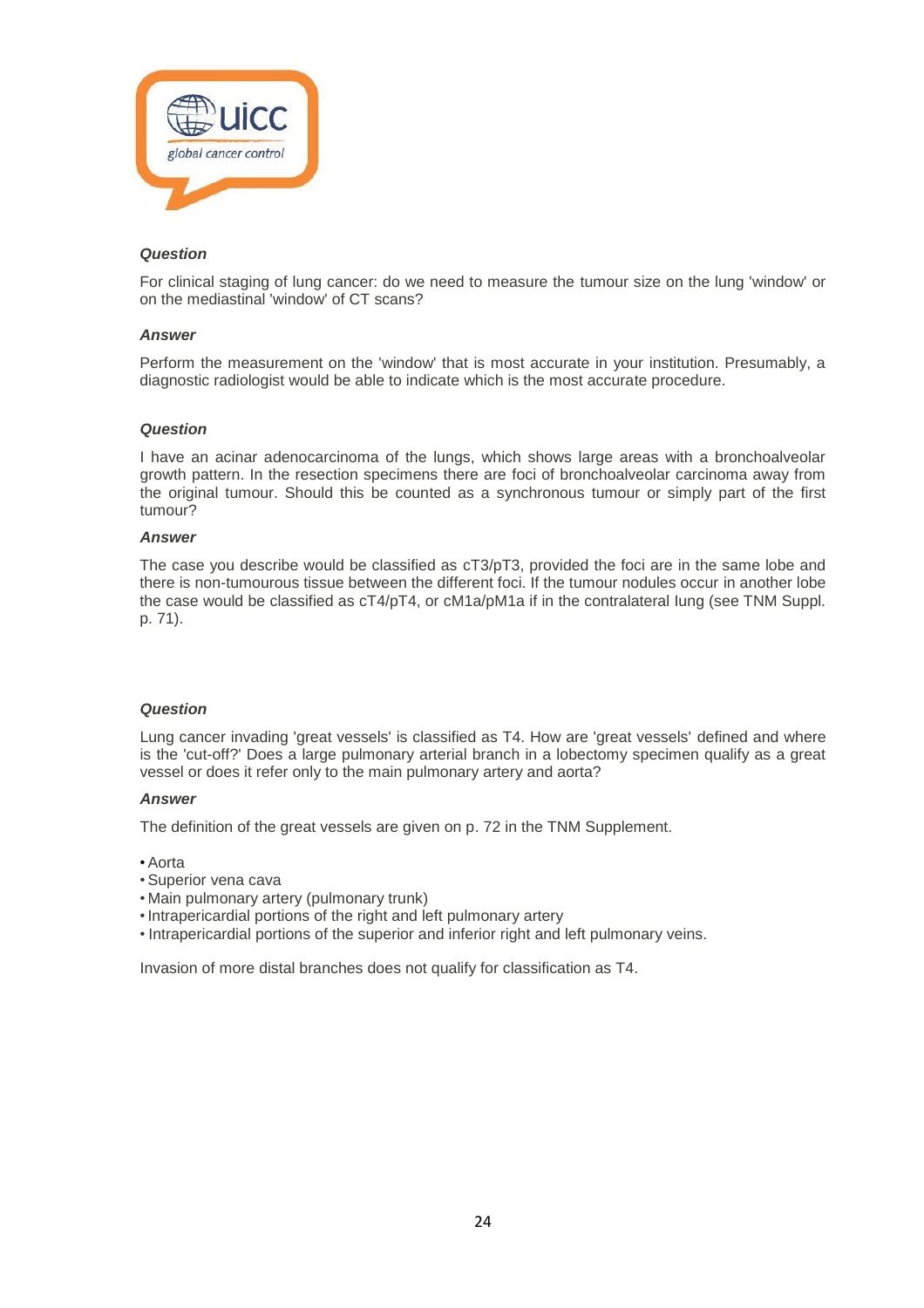

1) If there are two adenocarcinomas in the same lobe, but they have very different histologies (for example a well-differentiated papillary adenocarcinoma, and a poorly differentiated signet-ring cell carcinoma, both TTF-1+ and proven to be of lung origin), according to the guidelines in the AJCC manual, as these are both 'adenocarcinomas' they should be staged as T4. However, I'm hesitant to do this, because at least at the histological (and probably genetic) level, the tumours are quite distinct. How would you stage this situation?

2) If a patient has two tumours in the same lobe, and one is a bronchioloalveolar carcinoma and the other is an adenocarcinoma, would these be staged as separate primaries?

3) If a patient has two BACs, but one is clearly mucinous, and the other is non-mucinous, do you stage these as separate primaries?

#### *Answer to 2)*

No, they would be staged as T3 (two tumour foci in the same lobe).

#### *Answer to 1) and 3)*

I have consulted our pulmonary pathologist and the examples that you have given could all be considered separate primaries. Therefore, one would classify the more advanced in each group and indicate that there were two primaries by putting (2) after the T, e.g. T2(2) (see TNM Suppl. p. 71).

#### *Question*

How is the invasion of the 'mediastinum' as a criterion for cT4/pT4 defined?

#### *Answer*

'Mediastinum' was assigned to the T4 category to cover all of the contents that were not specifically mentioned, e.g. mediastinal fat, connective tissue, thymus, etc.

#### *Question*

Referring to the lung, I have a specimen with a 7 cm adenoca in which there is a separate 1 cm subpleural adenoca that is only about 1 cm from the larger mass. The lesions are in the same lobe. There is no definite contiguity between the lesions macro- or microscopically. Is this a T4 tumour?

#### *Answer*

The case you describe is classified as cT3 or pT3 (see TNM Suppl. p. 71).

#### *Question*

I have a 2.5 cm invasive bronchial adenocarcinoma with prominent non-mucinous bronchioloalveolar CA features, far enough away from the carina. One of the BAC-like foci has a prominent nested component of alveolar oedema/mucin involving the elastic layer of the pleura, but only scattered foci of tumour lining septae are present, well away from the pleura. Is this T1 or T2?

# *Answer*

The case you describe should be classified as cT1/pT1. In the TNM Supplement, 3rd ed. (p. 48) [10], it is stated: Invasion of visceral pleura (T2) includes not only perforation of the mesothelium but also invasion of the lamina propria serosae.

I conclude from your description that this criterion has not been fulfilled.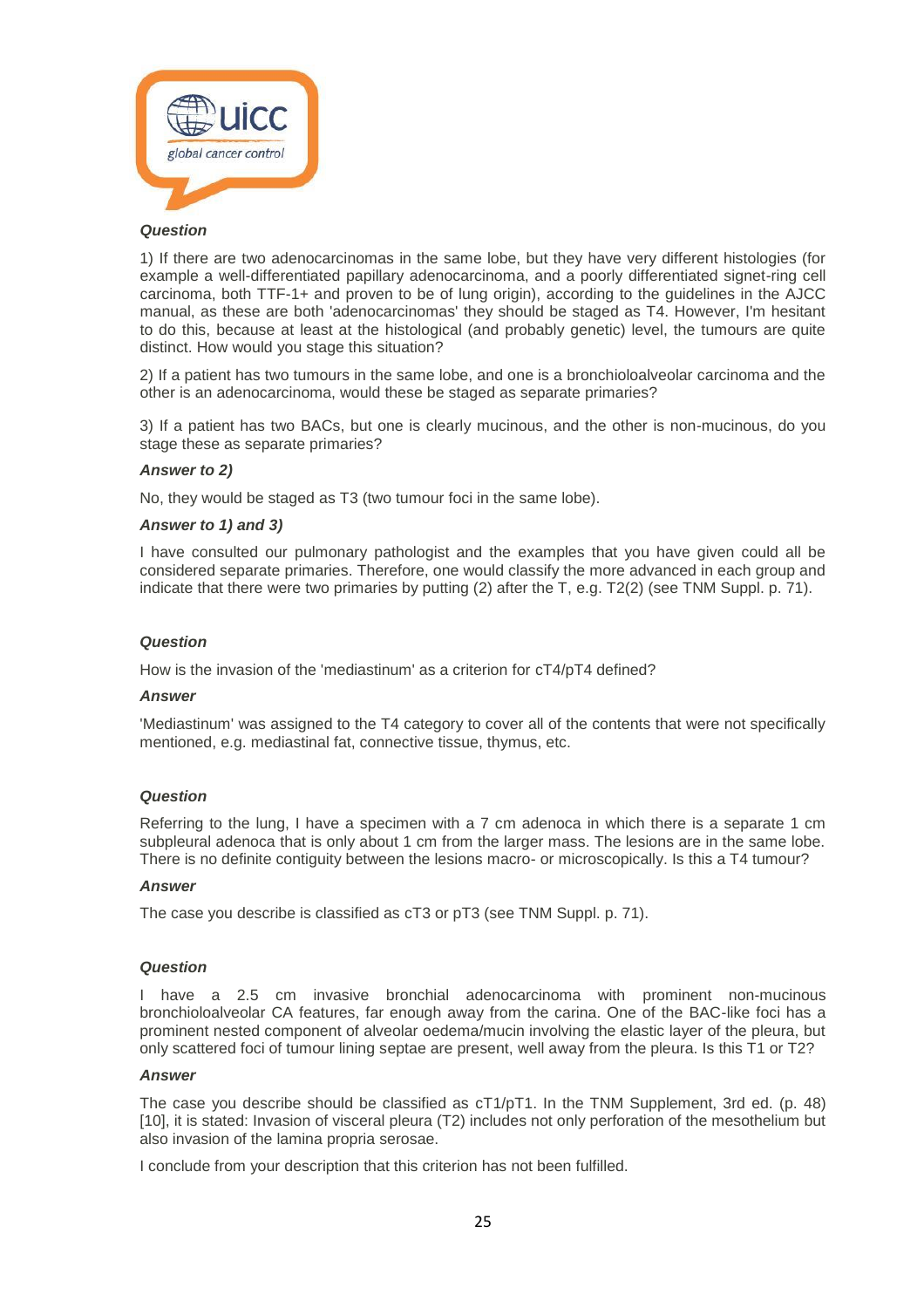

How does one classify a patient with a tumour obstructing the right main bronchus, in which the resultant collapse/consolidation of the middle and lower lobes obscures the margins of the tumour and one cannot assess its size?

#### *Answer*

The features described suggest that the tumour is at least T2, but one cannot assess size to determine if it is T2a, T2b or T3. One should apply General Rule No. 4 (see TNM Suppl. p. 3) in such circumstances. This states that 'If there is doubt concerning the correct T, N or M category to which a particular case should be allotted, then the lower (i.e. less advanced) category should be chosen. This will be reflected in the stage grouping.' This case should be classified as cT2a, and if node-negative is Stage IB.

# *Question*

How should one classify a patient with a 4 cm spiculated lesion in the left lower lobe, and a 2 cm lesion in the right upper lobe? A needle biopsy from the left lesion confirms adenocarcinoma. On positron emission tomography (PET-scan) there is high uptake in both of the lung lesions but no uptake elsewhere in the hilum, mediastinum or at distant sites. Does one need to biopsy the right lesion to confirm that it is of different cell type?

#### *Answer*

Whether or not a needle biopsy of the right lung lesion should be undertaken in this case depends on whether the treatment approach proposed by the multidisciplinary team would be influenced by the differing interpretations of the classification on the evidence so far available. This case could be classified as, cT2a N0 M1a, Stage IV if the smaller lesion is considered a metastasis. If, however, the two lesions are shown to be synchronous primary tumours, they should be classified under General Rule No. 5 (see TNM Suppl. p. 3-4), which states that 'in the case of multiple simultaneous tumours in one organ (the two lungs are considered to be a single organ for these purposes), the tumour with the highest T category should be classified and the multiplicity or the number of tumours should be indicated in parenthesis' as cT2a(m)N0M0 or cT2a(2)N0M0, stage IB. If treatment decisions would be influenced by knowing the cell type of the right-sided lesion, which might show a different cell type or provide morphological, immunohistochemical or molecular differences suggesting that the tumours are different subtypes of the same cell type, then a needle biopsy of the right-sided tumour would be justified for staging purposes.

#### *Question*

How should one classify a case in which an undifferentiated carcinoma of the left upper lobe is infiltrating the soft tissues of the chest wall. There is a positive lymph node adjacent to the chest wall lesion and no intrathoracic node involvement. Is this pM1 or pN1, if one considers the soft tissue as an infiltrated organ and the local node as a regional node?

#### *Answer*

In answering this question one has to assume that clinical and pathological features have excluded this tumour being a soft-tissue primary (sarcoma) or a breast carcinoma. If this is so, then the TNM Supplement advises (see p. 7-8): 'In rare cases, one finds no metastases in the regional lymph nodes, but only in lymph nodes that drain an adjacent organ directly invaded by the primary tumour. The lymph nodes of the invaded site are considered as those of the primary site for N classification.' Lymph nodes in the soft tissues of the chest wall nodes are not considered 'regional' lymph nodes in lung cancer and hence the classification to be applied should be 'pM1b'.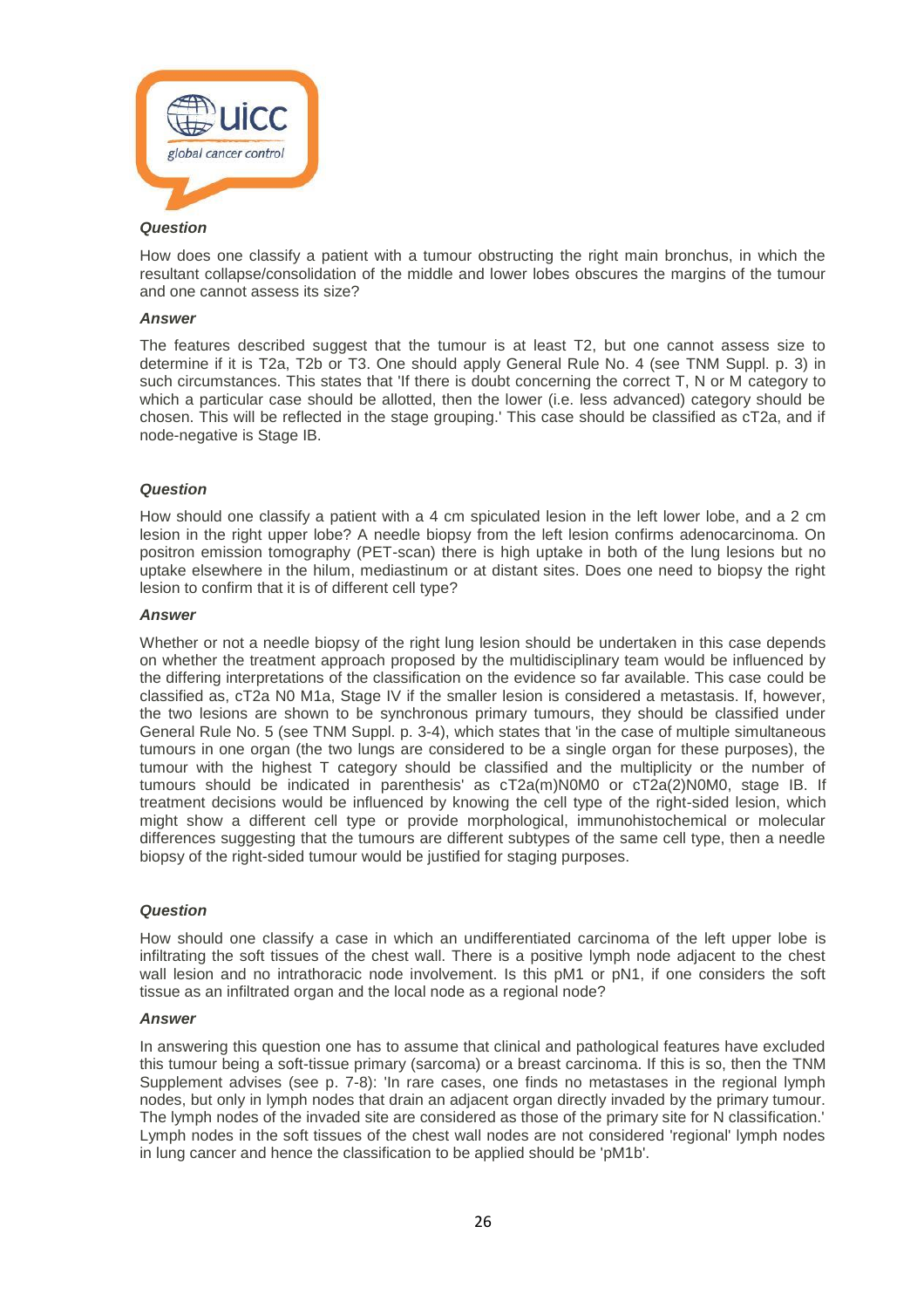

A case of lung cancer is classified on clinical/pre-treatment assessment as cN0 or cN1. At surgery it is deemed to be irresectable because of extensive mediastinal invasion by the primary tumour. The pathologist can only confirm that resected/sampled mediastinal nodes from stations 4 and 7 are clear of disease. Should this case be classified as pNX, pN0 or pN1?

#### *Answer*

The TNM classification sets prerequisites for the number and distribution of lymph nodes that are required to be examined histologically to establish the pN category. In lung cancer these prerequisites are: 'Histological examination of hilar and mediastinal lymphadenectomy specimen(s) will ordinarily include six or more lymph nodes/stations. Three of these nodes/stations should be mediastinal, including the subcarinal nodes (#7) and three from N1 nodes/stations (see TNM Suppl. p. 135).' However, if all the lymph nodes examined are negative, but the number or distribution of the lymph nodes recommended to be ordinarily examined is not met, classify as pN0 (see TNM Suppl. p. 8). The combination of, for example, a pathologically confirmed pT4 with pT4pN0 cM0 would not fulfill the criteria necessary to establish a pathological stage and this case should be classified as clinical stage IIIA.

# *Question*

A patient underwent a wedge resection of the right upper lobe for a pT1N0 cM0 adenocarcinoma. Six months later a further tumour was discovered in the right upper lobe and the patient underwent completion upper lobectomy. The pathological examination of the surgical specimen showed that the new lesion was a metastasis within an intrapulmonary lymph node, and lymph node tissue was clearly seen with a capsule at the periphery of the new tumour. How should one classify this case?

#### *Answer*

This should be classified as recurrent tumour in a lymph node and not as a new primary. It would be appropriate to classify this as rpT0pN1 rcM0 (see TNM Suppl. p. 20).

# *Question*

A patient underwent right upper lobectomy with systematic nodal dissection. Pathological examination showed a pT1 adenocarcinoma and confirmed that the requirements for a full pathological examination of the lymph nodes had been met. We confirmed involvement of the interlobar lymph node station and found metastasis in lymph nodes (#12) with no other deposits in N1 and N2 stations, except for isolated tumour cells (ITC) in a paratracheal station (# R4). Should we classify this case as  $pN1$ ,  $pN0(i+)$  or  $pN2(i+)$ ?

## *Answer*

The TNM supplement only considers ITC as a subcategory of the pN0 classification. Unfortunately, if one assigned the category of  $pNQ(i+)$  or created a new one of  $pNQ(i+)$  the irrefutable evidence of pN1 disease would be obscured. We can only suggest that the case be classified as pN1.

#### *Question*

Our surgeon undertook right upper lobectomy and resection of the fused apical segment of the right lower lobe in a patient following induction chemotherapy. Macroscopically, the tumour is 3.5 cm in size and appears to involve the attached segment. However, on microscopy I cannot identify the visceral pleura of the oblique fissure to confirm invasion. How should one classify this case?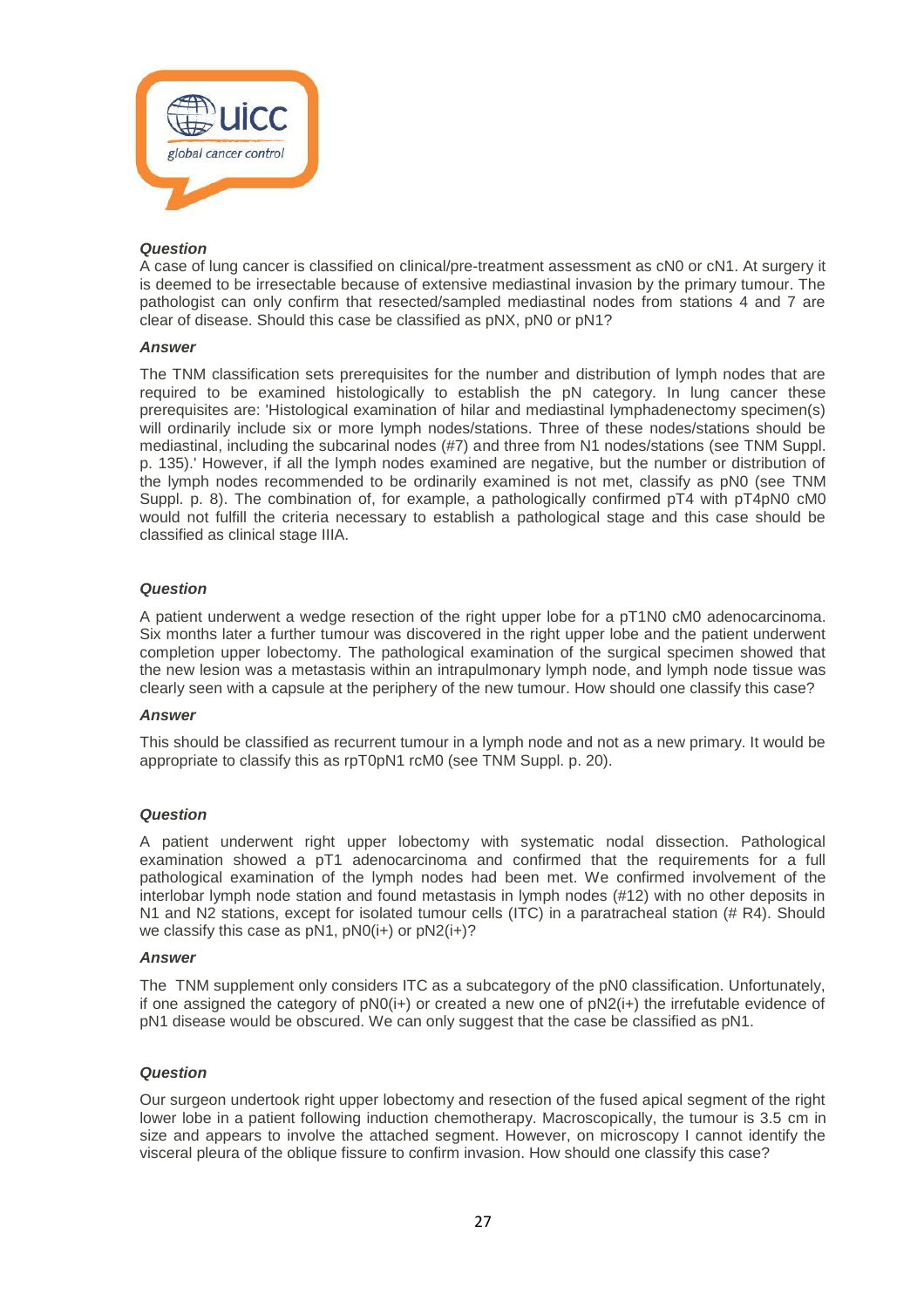

The use of an elastin stain may facilitate the identification of the visceral pleura (see TNM Suppl. p. 71). However, direct invasion of an adjacent lobe, even when the fissure is deficient and there is no pleural separation at the point of invasion is classified as T2 (see TNM Suppl. p. 72). This case should be classified as ypT2a.

#### *Question*

On pathological examination of a resection specimen, there is a 6 cm tumour with direct invasion into hilar fat. Is hilar fat considered evidence of mediastinal invasion or does this qualify as invasion of the mediastinal pleura? Is this categorized as pT2b, pT3 or pT4?

#### *Answer*

Invasion of hilar fat is not included in any of the present T descriptors and we have no data on which to give advice. In this case there needs to be a dialogue between the surgeon and the pathologist. If the surgeon undertook a lobectomy and was certain that the resection margins were clear of disease, and if the pathologist confirms an R0 resection, then one can be reasonably sure that the 'hilar' fat is truly hilar and one could assign the pT2b category to this case (see TNM Suppl. p. 72). If a pneumonectomy had been performed, then there would be real concern that the 'hilar' fat is really 'mediastinal' fat. If the discussion between the pathologist and the surgeon concluded that this was the case, then the pT4 category should be assigned. Further discussions would no doubt centre on whether this constituted an R1 resection!

#### *Question*

Pathological examination of a resection specimen has shown a 2.5 cm peripheral adenocarcinoma, which involves the visceral pleura but does not extend through to the superficial surface of the pleura. Should this be classified as pT1b or pT2?

#### *Answer*

Invasion of the visceral pleura is a T2 descriptor and is defined as 'invasion beyond the elastic layer including invasion to the visceral pleural surface.' The use of elastic stains is recommended when this feature is not clear on evaluation of H&E sections (see TNM Suppl. p. 71). If in this case the invasion extends beyond the elastic lamina, the case should be classified as pT2a.

#### *Question*

Clinical classification suggested that our patient had a cT2N2M0 non-small cell lung carcinoma (NSCLC). Pre-operative biopsy of ipsilateral mediastinal nodes confirmed N2 disease and thoracotomy was not undertaken. Should this case be classified as cN2 or pN2? Should this case now be assigned a pathological stage?

#### *Answer*

Microscopical confirmation of the nodal disease would allow this to be classified as cN2 (see p. 1- 2). However, to be designated a pathological stage, the primary tumour has also to be classified. If resection of the tumour is not possible, one can calculate the T category after a biopsy adequate to evaluate the highest pT category (see TNM Suppl. p. 70).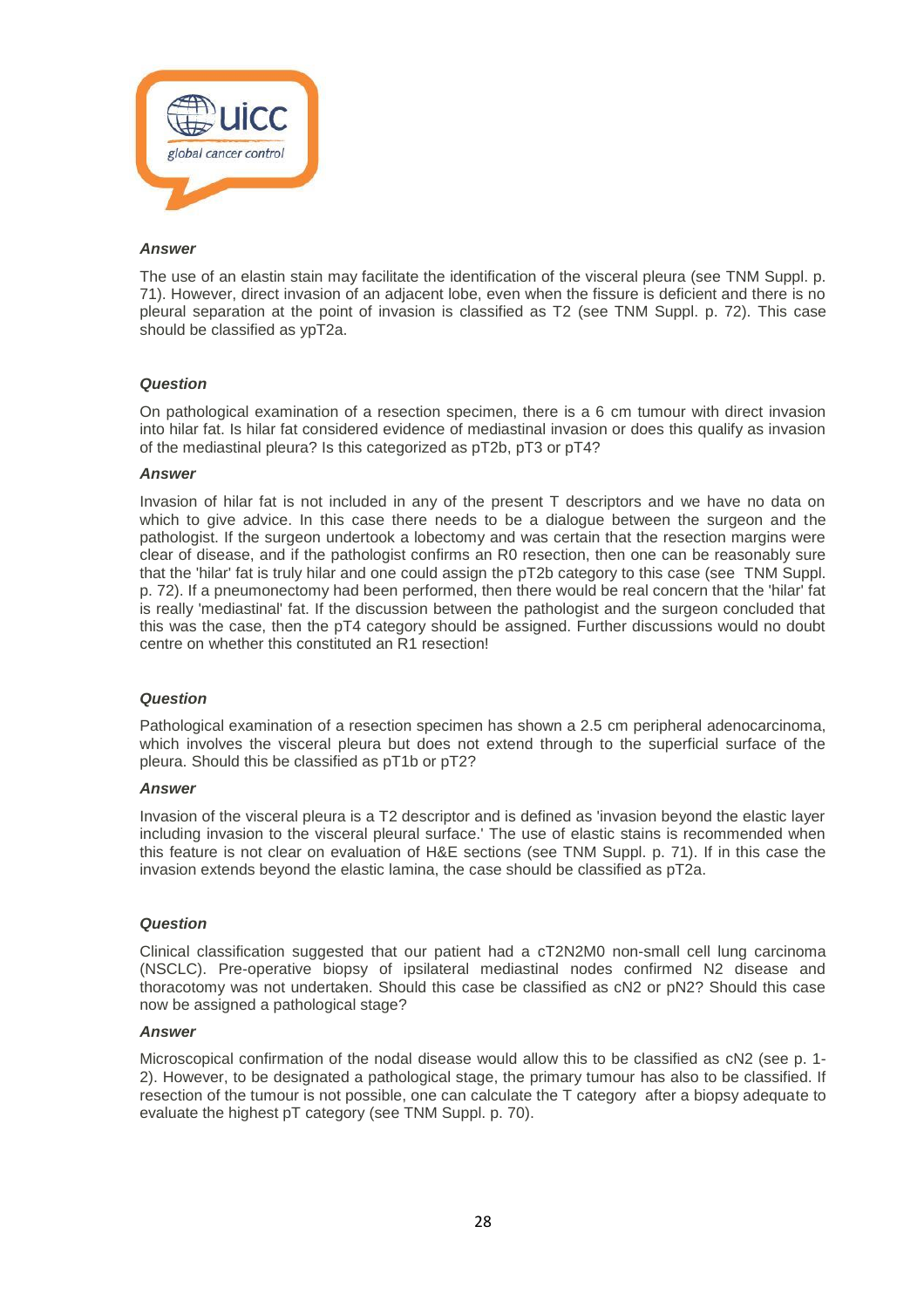

# **BONE AND SOFT TISSUE TUMOURS**

# **Bone tumours**

## *Question*

How are bone tumours, e.g. osteosarcoma or Ewing sarcoma classified in the TNM system?

#### *Answer*

There is a TNM classification of bone tumours, see p. 153-156 of the TNM classification, 7th ed. [2].

# **SKIN TUMOURS**

# **Carcinoma of Skin**

## *Question*

There are differences in the definitions of high-risk features of skin carcinoma between AJCC and UICC. How should these differences be handled?

# *Answer*

For sake of uniformity, the UICC has adapted the AJCC criteria in a reprint of the TNM booklet, 7th ed. [2]. The differences are listed on p. 85 of the TNM Supplement. It is recommended to use the 2 mm size as a high-risk feature.

#### *Question*

Does the cartilage of the ear belong to 'deep extradermal structures?' For example, a 1.5 cm carcinoma of the skin of the ear with infiltration of the cartilage of the ear, should it be staged as T1 or T3?

## *Answer*

The deep structures include cartilage (of the ear), and therefore the case should be classified as cT3/pT3 (see TNM Suppl. p. 85).

# **BREAST**

#### *Question*

If the clinical T has been determined by physical examination as well as by mammography and ultrasonography, which measurement is used for the cT? For instance: Tumour palpated as 3 cm, mammography shows 2 cm, is it T2 to T1?

#### *Answer*

According to a proposal in the TNM Supplement, the size for classification in this specific case is:  $0.5 \times 3.0$  cm  $+ 0.5 \times 2.0$  cm = 2.5 cm and thus T2 (see TNM Suppl. p. 90-91).

#### *Question*

Is there a TNM classification for carcinosarcomas of the breast or can we use the TNM classification of breast tumours?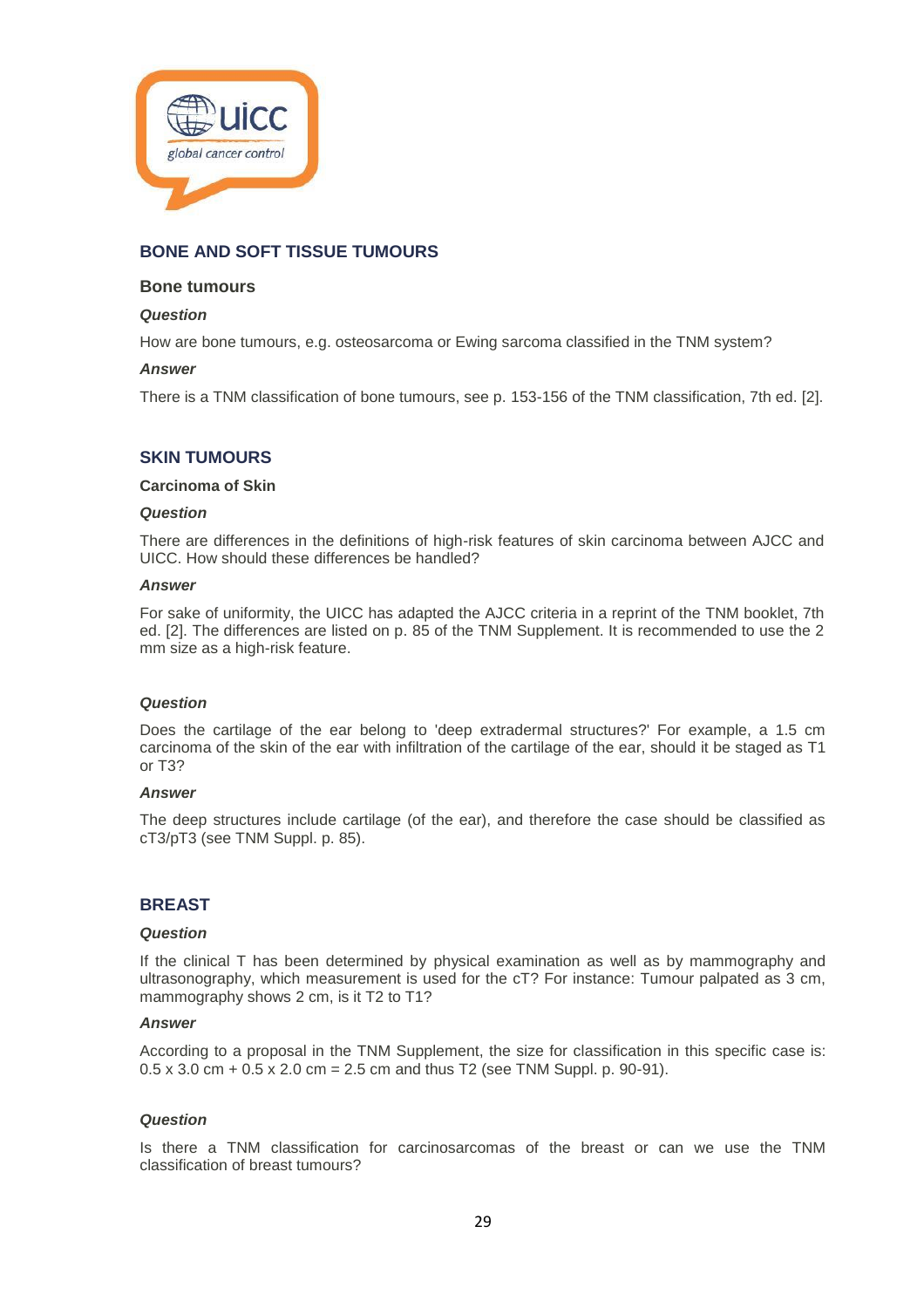

In the TNM booklet 7th ed. [2] p. 182, it says: The classification applies to carcinomas and concerns the male as well as the female breast.

It is not applicable to carcinosarcomas.

#### *Question*

Are microscopic measurements of breast tumour size preferred to macroscopic measurement?

#### *Answer*

Microscopic measurement is preferred to macroscopic measurement because the estimation of a tumour margin macroscopically might not be precise enough.

#### *Question*

Should the rules of mathematics for rounding values be used? Should a tumour measuring 10.3 mm be rounded down to 1 cm and put in the pT1 b category or should this tumour be classified as pT1c?

#### *Answer*

The rules of mathematics should not be used. In this case the tumour should be classified as pT1c.

#### *Question*

Breast carcinoma 2.5 cm in diameter with invasion of the dermis/corium. Is this classified as pT2 or pT4**?**

#### *Answer*

The criteria for classifying a breast tumour cT4/pT4 include oedema, peau d'orange or ulceration of the skin of the breast and not invasion of the dermis. The tumour is classified as pT2 (see TNM Suppl. p. 89).

#### *Question*

Infiltrating lobular carcinoma,  $3 \times 2 \times 1$  cm, with extensive lymphovascular invasion. Pathology report: dermal lymphatics involved. Should this be classified as pT4d (inflammatory carcinoma)? There were no clinical physical examination data available.

#### *Answer*

Inflammatory carcinoma, cT4d, requires the macroscopic (clinical) features to be present. Microscopic involvement of dermal lymphatic vessels alone does not count for classification. Tumour is pT2 based on size (see TNM Suppl. p. 91).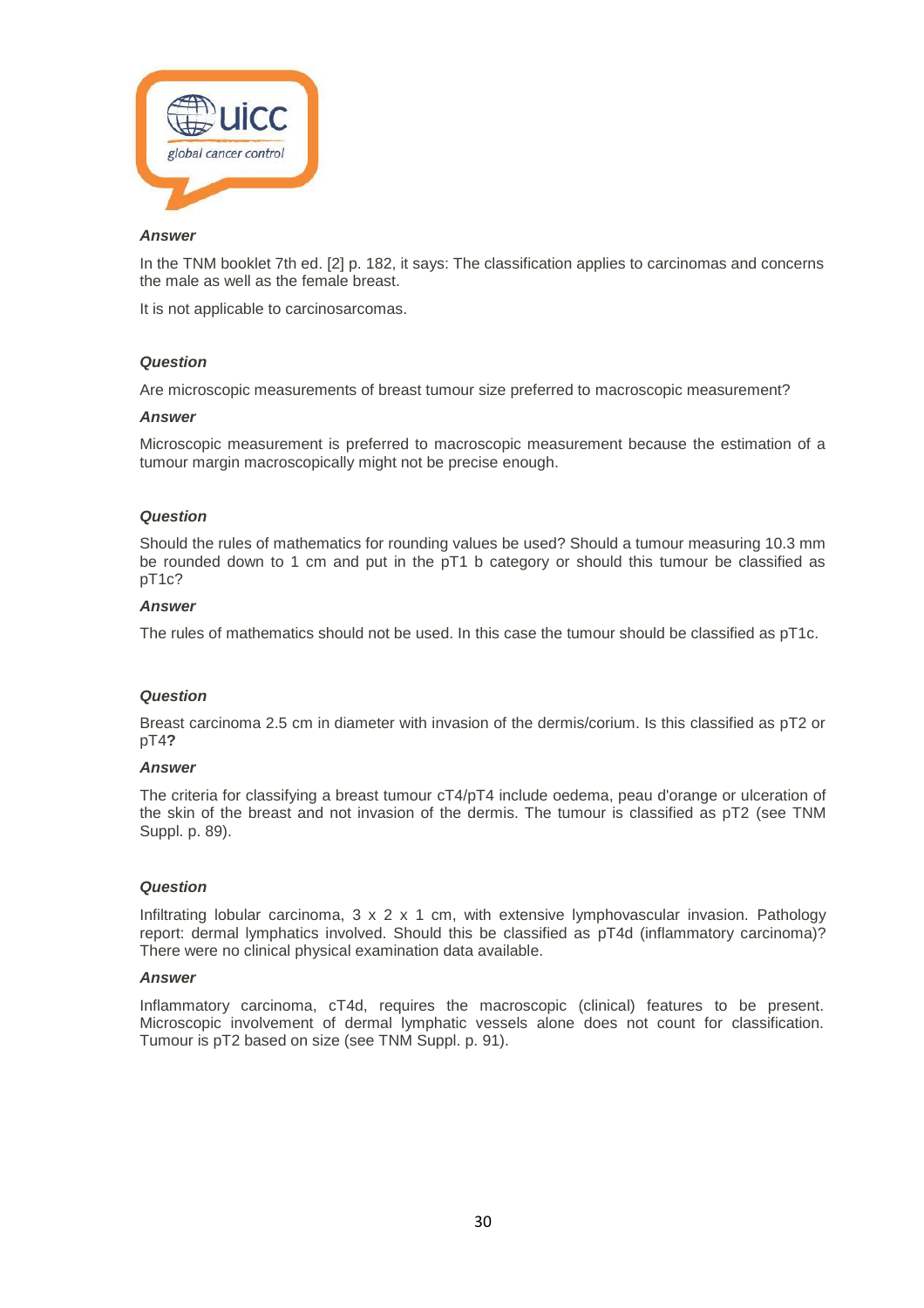

Clinically no palpable tumour, but a mammogram showing suspicious microcalcifications. Physical examination did not show a tumour. Surgical removal of the lesion was diagnosed carcinoma in situ, questionable microinvasion. How is this classified?

#### *Answer*

cT0: clinically no evidence of primary tumour.

pTis: carcinoma in situ. Questionable microinvasion leaves enough doubt to apply TNM rule no. 4: When in doubt choose the lower category (see TNM Suppl. p. 3).

# *Question*

In tumours of the breast, how do we classify invasion of lymphatic vessels in paranodal fatty tissue of the axilla with and without involvement of the axillary lymph nodes?

#### *Answer*

Invasion of lymphatic vessels in the axilla is not considered in the TNM classification of breast tumours. The optional L (lymphatic) classification (p.17, TNM 7th ed.[2]) can be used to describe lymphatic vessel involvement (see TNM Suppl. p. 21).

#### **Question**

Regarding isolated tumour cell cluster definition in lymph nodes in breast carcinoma, if you have multiple clusters in a subcapsular sinus immediately adjacent to one another (spaced approximately 20 microns apart), but each measures less than 0.2 mm. Are these foci added up for the size or each considered separately in the measurement?

#### **Answer**

This issue has been frequently raised with the TNM helpdesk and generated considerable discussion. Strictly, these findings should be considered pN0(i+) and not micrometastasis. However, biology tells us that a classification of micrometastasis is more adequate. In these rare cases we recommend doing step sections and frequently find real micrometastasis or even macro metastasis.

# **Question**

How does one classify an isolated tumour nodule in the axillary fat of a patient with breast carcinoma?

#### **Answer**

It should be classified as lymph node metastasis, if it has the form and smooth contour of a lymph node. A tumour nodule with an irregular contour may be classified as venous axillary invasion (V classification) (see TNM Suppl. p. 8).

# **Question**

A 2.3 cm axillary lymph node had a small metastasis of cells 0.1 cm in size. How is that classified, according to the dimensions of the metastasis or to the dimensions of the lymph node?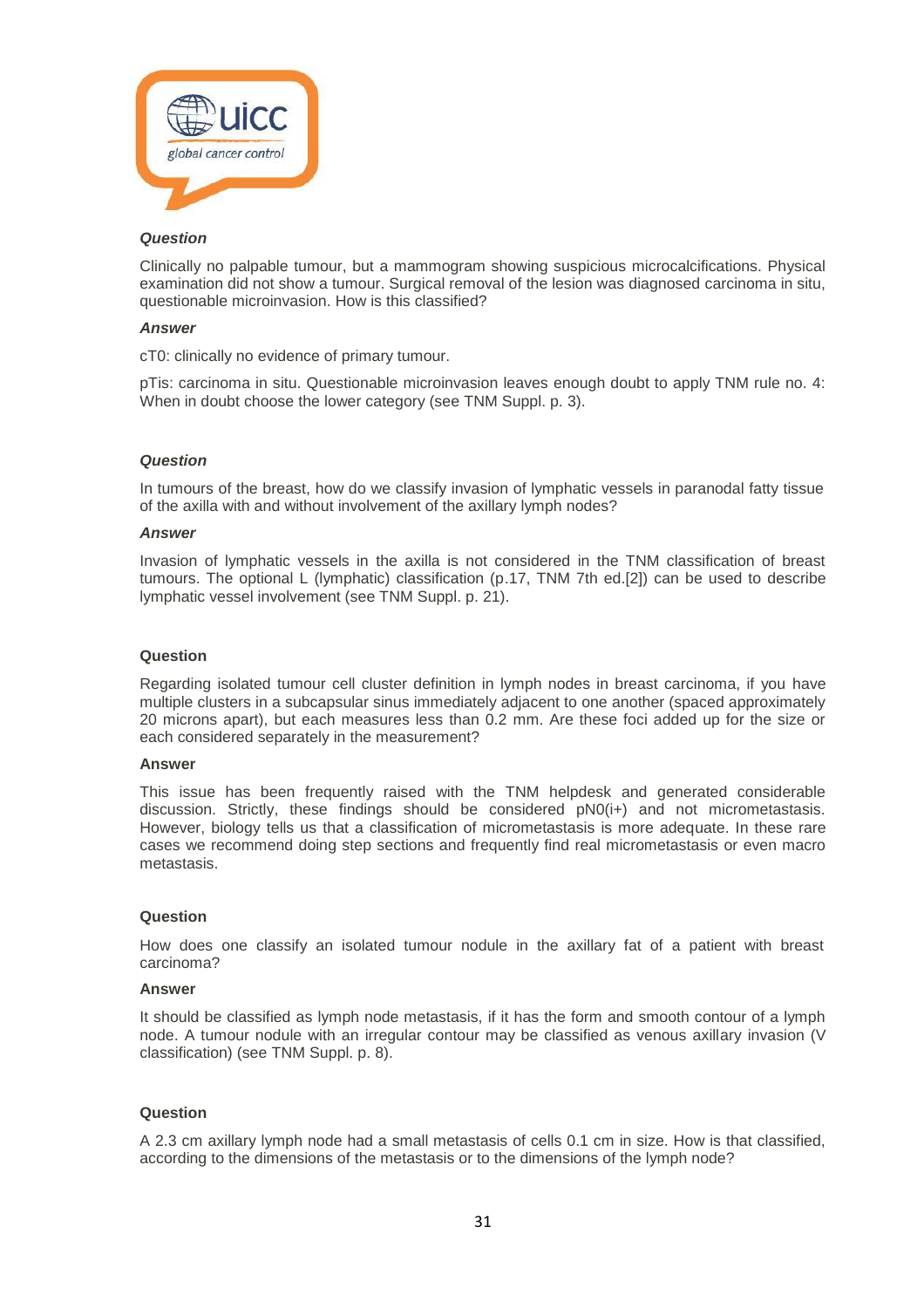

The size used for classification is the size of the measured metastasis and not the size of the lymph node that contains the metastasis. The case would be classified as a micrometastasis ( $\leq 0.2$  cm) and coded pN1mi (see TNM Suppl. p. 9).

#### **Question**

In a case of Paget disease of the nipple with a small 0.3 cm tumour of the breast near the nipple, is this classified as pT1a or pT4?

## **Answer**

This is classified pT1a. Paget disease associated with a tumour is classified according to the size of the tumour (TNM 7th ed., p. 184 [2])

#### **Question**

How is microinvasive (<1 mm) breast cancer coded in the TNM?

#### **Answer**

It is coded as T1mi (see TNM Suppl. p. 89).

#### **Question**

How does one classify breast cancer after chemotherapy? Is pTpN appropriate?

#### **Answer**

'In those cases in which classification is performed during or following initial multimodality therapy, the cTNM or pTNM categories are identified by a y prefix' (TNM 7th ed. [2], p. 16). For example, ycT1N0M0 or ypT1N0 ycM0.

#### **Question**

The TNM Classification of Breast Tumours states: The clinical T1 category is further subclassified into T1mi, T1a, T1b, T1c.

There was a discussion among physicians here as to why this was included in the clinical description as microscopic invasion can only be defined pathologically.

#### **Answer**

Histologic examination is required on all clinical classifications for "confirmation of the disease". Pathologic classification, pT, requires more than histologic examination. It "requires the examination of the primary tumour with no gross tumour at the margins of resection" (see TNM 7th ed. [2]).

# **Question**

What is the pT category and the R status of a 1.5 cm breast carcinoma detected histologically in the resection margin?

#### **Answer**

The pT category is pT1c and the R status R1 (see TNM Suppl. p. 89 and 15).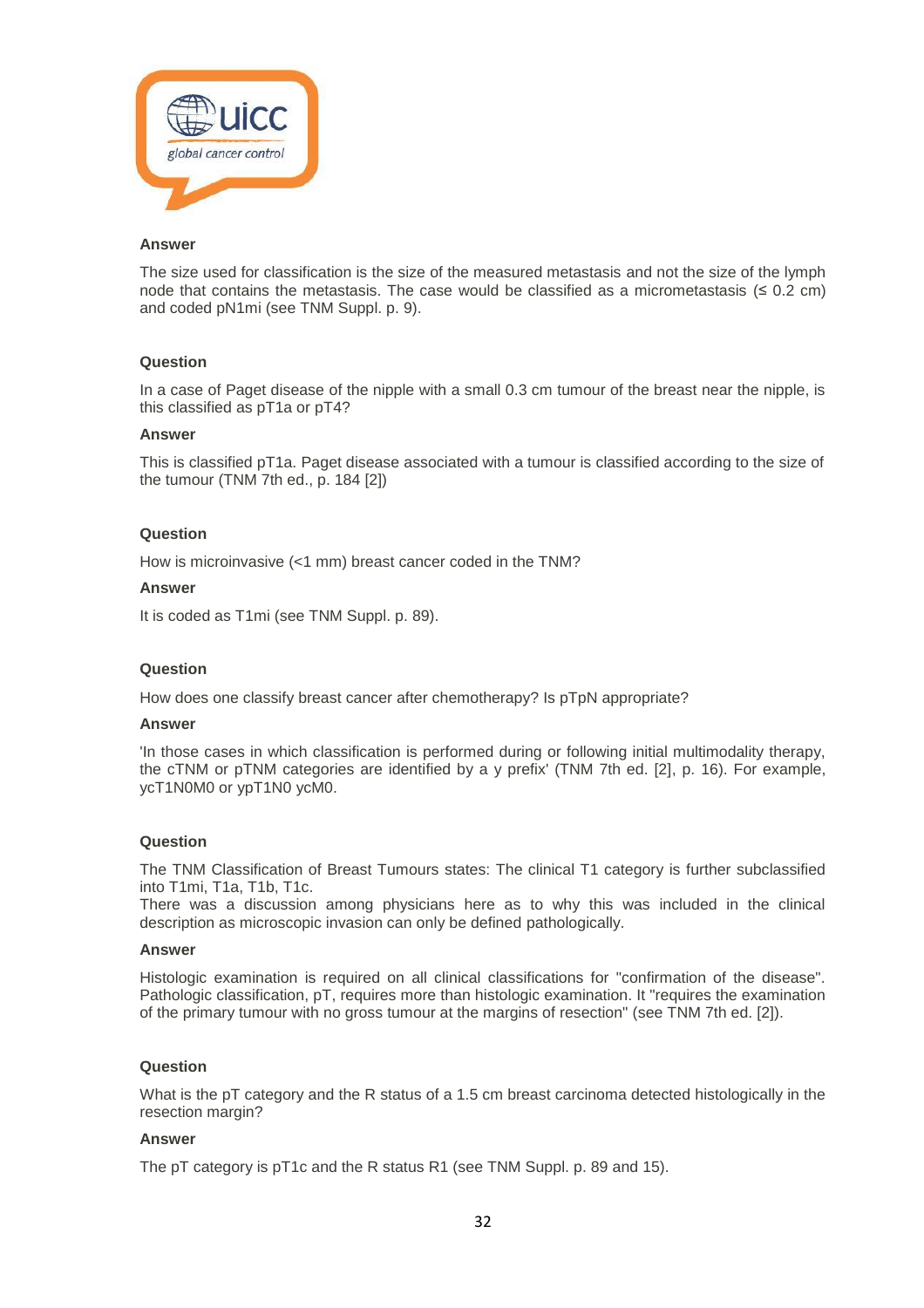

When a patient who had a hormonal therapy to the left breast cancer, has a new cancer in the right breast, should we use the prefix 'y' with this new cancer?

# **Answer**

The carcinoma of the right breast is classified without 'y'.

The 'y' symbol is used in those cases in which classification is performed during or following multimodality therapy (see p. 16-17 TNM booklet [2]).

#### **Question**

How does one classify a breast tumour with invasion of the nipple/mamilla with or without ulceration?

#### **Answer**

The nipple is not considered in the definitions of the T classification. Size and ulceration are relevant criteria for the T category.

#### Example:

Breast carcinoma 1.9 cm in diameter with invasion of the nipple

- With ulceration of the nipple cT4b/pT4b
- Without ulceration of the nipple cT1c/pT1c (see TNM Suppl. p. 91).

# **Question**

How do we classify a lymph node metastasis of breast cancer with a size of 1.8 mm and extension beyond the lymph node capsule?

#### **Answer**

It should be classified as pN1mi, on the basis of its size. Extension beyond the capsule is no longer used as a criterion for pN classification.

#### **Question**

I have a case of breast carcinoma where the sentinel node imprint shows carcinoma cells; however, after review of multiple levels, no malignant cells could be identified in the permanent sections from the sentinel lymph node. How do I classify the N category?

#### **Answer**

This is indeed a difficult question. As the cytological demonstration (if this has not been an artefact) showed the existence of isolated tumour cells, I would propose classifying the case as  $pN0(\text{sn})(i+)$ and documenting the case separately.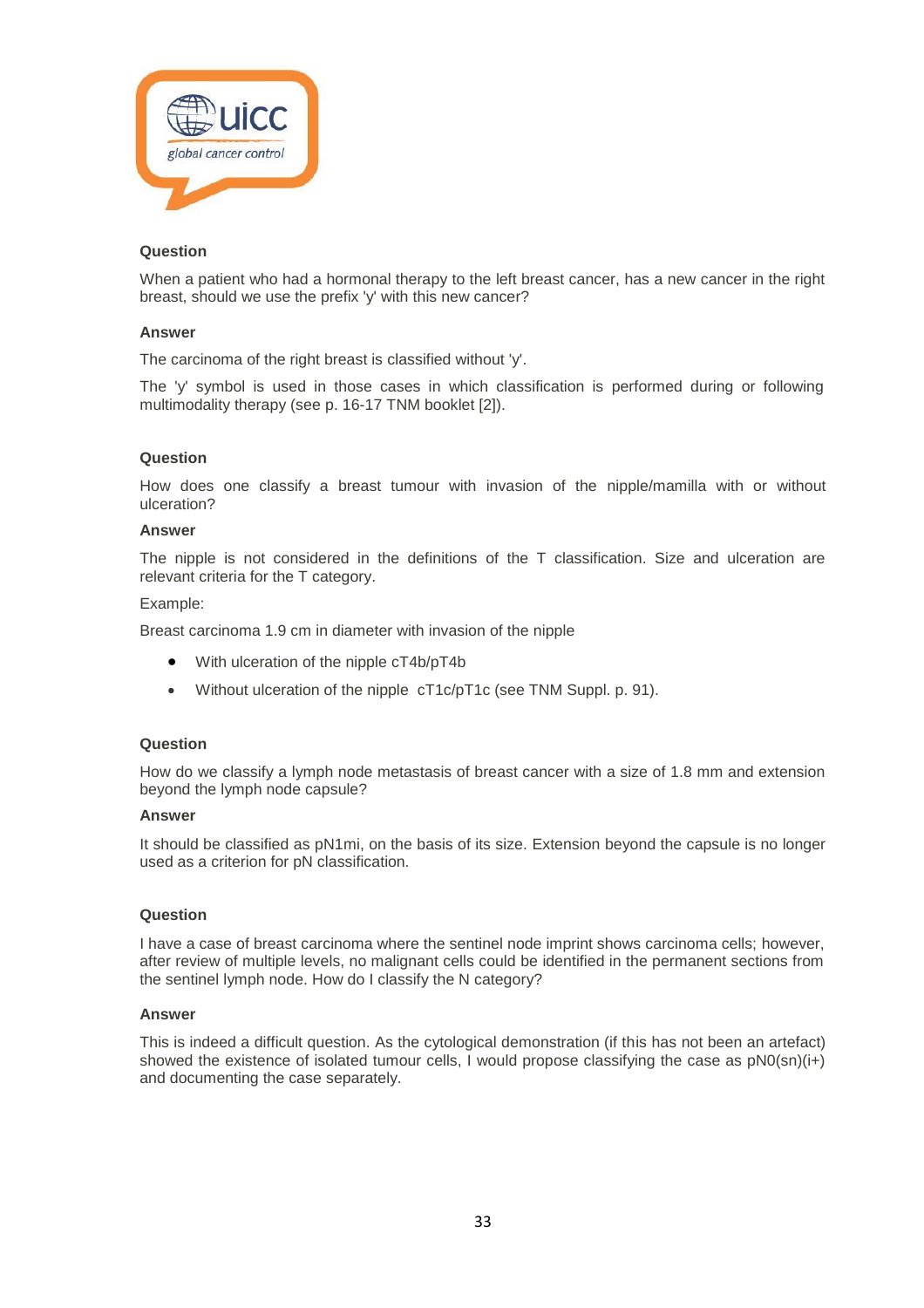

# **GYNAECOLOGICAL TUMOURS**

# **Cervix Uteri**

#### **Question**

For tumours of the cervix uteri, can we base the classification on the conisation for the establishment of the clinical TNM?

#### **Answer**

Conisation is a procedure that can be used to establish a clinical TNM classification in tumours of the cervix uteri. For details of when to use pTNM, see TNM Suppl. p. 157.

#### **Question**

How is the maximal horizontal spread measured in the squamous cell carcinoma of the cervix in case of multifocality? Do I measure the total extent of the lesion between the two lateral margins? Do I include only the largest tumour focus?

#### **Answer**

It is recommended to measure the total extent of the tumour foci and separately document the largest tumour focus as well as the number and size of other tumour foci.

In the TNM Supplement it says (p. 95): In the rare multifocal T1a tumours, for the horizontal spread FIGO classifies by the largest focus. This is in accordance with TNM Rule No. 5.

# **Corpus Uteri**

#### **Question**

I have a question regarding an endometrial adenocarcinoma of the corpus uteri infiltrating beyond the inner half of the myometrium and presenting with positive cytology. According to the old (6th ed.) classification, this situation would be staged pT3a. According to the new classification, staging changed to pT1b (FIGO IB) and the positive cytology is no longer included in the T category. How are these findings reflected in considerations for (radio)therapy?

#### **Answer**

The staging has changed and the case is classified as pT1b (stage IB) if the lymph nodes are negative and there are no distant metastases.

Positive peritoneal cytology 'per se' does not change the stage as defined by the pathological evaluation of T and N, but is considered in the M classification (M1 (cy +)) (see TNM Suppl. p. 11).

As for the adjuvant therapy, it is not a UICC or FIGO commitment to recommend how and when to deliver post-surgical treatment. This should be indicated according to protocols of a single institution.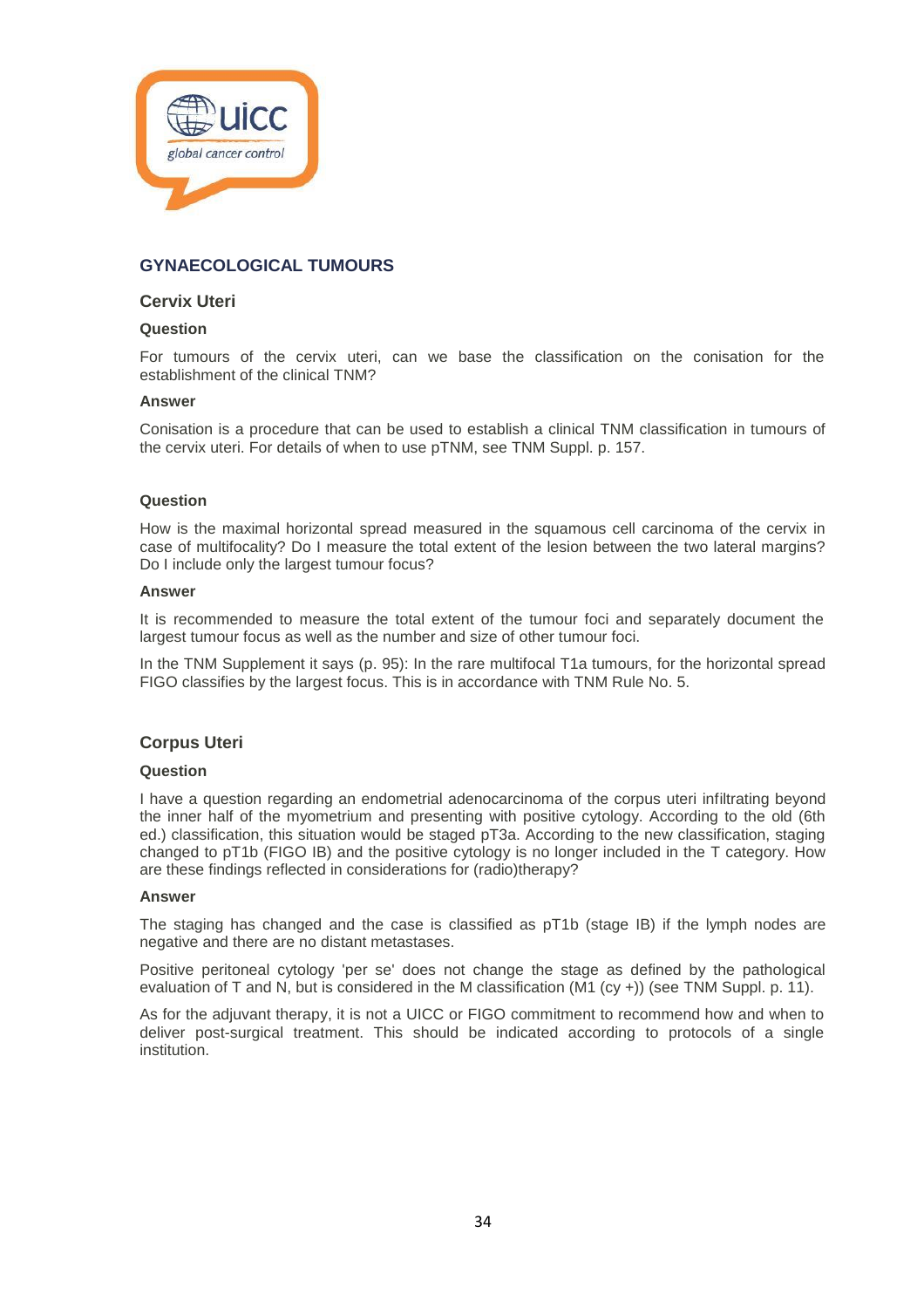

A uterine corpus tumour extends into the parametrium. Should it be classified as T2 or T3a?

# **Answer**

T3b. T2 tumours invade the cervix but do not extend beyond the uterus (see TNM Suppl. p. 96).

# **Question**

Serous adenocarcinoma of the endometrium T1b with extensive lymph vessel invasion and omental metastatic serous adenocarcinoma is present. Does this qualify as cM1/pM1?

#### **Answer**

This case is classified as pT1bpM1 and the lymph node status should be added. Note that lymphatic vessel invasion is neither considered in the T categories nor in the N categories but can be included in the optional descriptor L.

#### **Question**

A radical hysterectomy specimen shows an adenocarcinoma penetrating the serosal surface (pT3a) of the corpus uteri. All regional lymph nodes were negative, but there was metastatic adenocarcinoma in parametrial soft tissue. Does this change the stage of the tumour?

#### **Answer**

Discontinuous parametrial involvement is classified cT3b/pT3b (see TNM Suppl. p. 96).

#### **Question**

I received a hysterectomy specimen with both adnexae operated for endometrial carcinoma. The fallopian tubes have malignant glands floating in the lumen (however, the fallopian tubes themselves are not involved). Will the case be staged as pT3a?

#### **Answer**

As the floating tumour cells may be artificial and show no signs of invasion, they should not be considered in the TNM classification of endometrial carcinoma. Thus, the classification depends only on the extent of the carcinoma in the uterus.

#### **Question**

Primary endometrial carcinoma of the corpus uteri with direct invasion (per continuitatem) into the small bowel wall and the omentum majus. How is this classified, pT4 or pM1 ?

## **Answer**

If endometrial carcinoma directly invades bowel wall (small bowel or large bowel) as well as omentum, this is classified as pT4.

# **Question**

Endometrial carcinoma of the corpus uteri with metastases in the omentum. Is this classified as pT4 or pM1?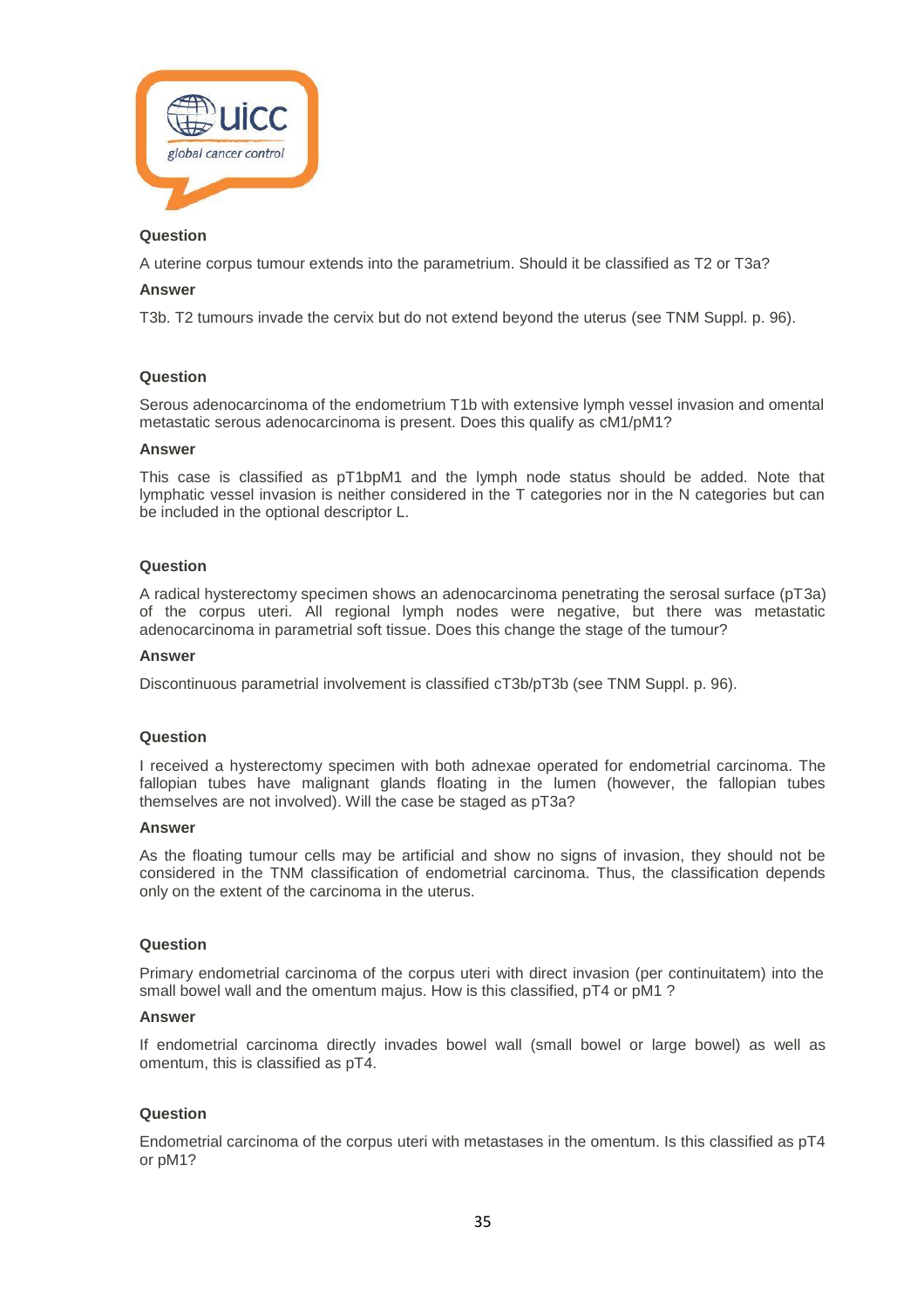

Omental foci (discontinuous from the primary tumour) are considered distant metastasis =  $cM1/pM1$ 

# **Ovary versus Uterus**

# **Question**

A patient has a high-grade (serous and clear cell) carcinoma confined to endometrium with peritoneal implants including the surface of both ovaries, a small focus in one ovary and a large omental cake. Should we stage this as an ovarian tumour (M0) or an endometrial tumour (M1)?

# **Answer**

It would be very unusual for a superficial endometrial primary to produce an omental mass. Most would treat this as a primary ovarian lesion with a superficial second primary in the endometrium, making it a Stage IIIC ovarian with a Stage IA endometrial tumour.

# **Ovary**

# **Question**

A patient has a primary ovarian cancer. Ovaries were not removed. Laparotomy shows a 2 cm epiploic metastasis of papillary serous adenocarcinoma. Should I stage this tumour, cT3b or pT3b, or something else?

# **Answer**

Even though the ovaries were not removed, if you have microscopic confirmation of a 2 cm peritoneal metastasis outside the pelvis, pT3b is correct (see TNM Suppl. p. 99).

# **Question**

What pathological T category does the presence of omental metastases confer in an ovarian carcinoma? What about metastases to the rectosigmoid pericolic fat?

#### **Answer**

The classification of omental metastasis is summarized below (see TNM Suppl. p. 98). Invasion or metastasis of the rectosigmoid pericolic fat would be classified as cT2b/pT2b.

| UICC FIGO 1988   |             |                                                                                                                                                         |  |
|------------------|-------------|---------------------------------------------------------------------------------------------------------------------------------------------------------|--|
| T3 and/or N1     | Ш           | Tumour involves one or both ovaries with microscopically confirmed<br>peritoneal metastasis outside the pelvis and/or regional lymph node<br>metastasis |  |
| ТЗа              | <b>IIIA</b> | Microscopic metastasis beyond pelvis                                                                                                                    |  |
| T <sub>3</sub> b | <b>IIIB</b> | Macroscopic peritoneal metastasis beyond pelvis 2 cm or less                                                                                            |  |
| T <sub>3c</sub>  | <b>IIIC</b> | Macroscopic peritoneal metastasis beyond pelvis more than 2 cm iin<br>greatest dimension and/or regional lymph node metastasis                          |  |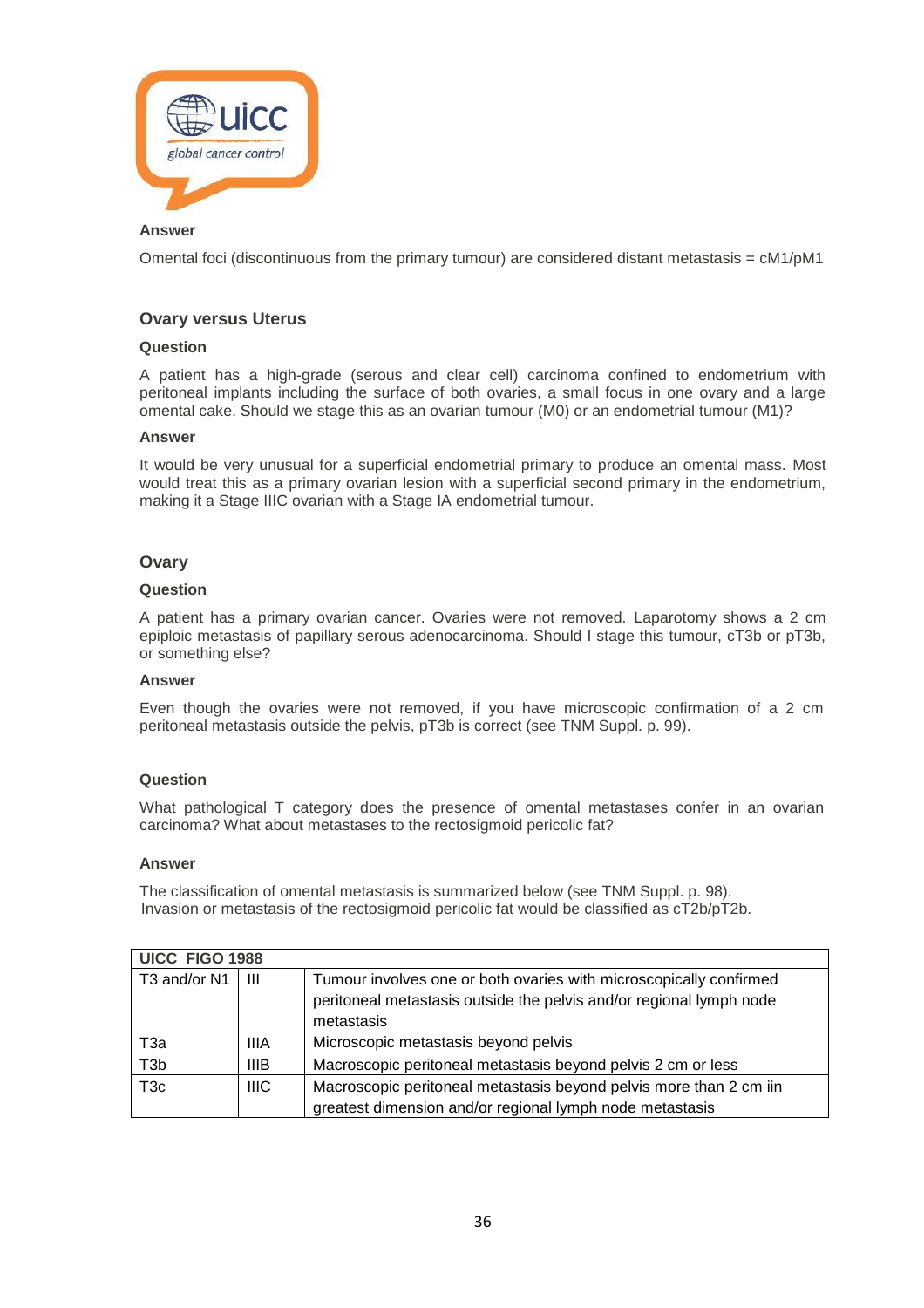

An ovarian carcinoma with peritoneal dissemination and involvement of the sigmoid colon with a lymph node metastasis in the sigmoid lymph nodes. How do I classify this case?

#### **Answer**

The lymph nodes of an infiltrated adjacent organ are considered as those of the primary site for N classification ; hence regional in this case. Therefore, this case should be classified as pT3c pN1 cM0 (see TNM Suppl. p. 7).

#### **Question**

I have a case with a bilateral ovarian serous surface borderline tumour. There are microscopic noninvasive epithelial implants in the omentum. Do this implants make the case a Stage III?

#### **Answer**

The TNM classification applies to malignant ovarian neoplasms of both epithelial and stromal origin including those of borderline malignancy or of low malignant potential.

Neither the FIGO classification nor the UICC/AJCC TNM classification in their 6th and 7th ed. make a difference between non-invasive or invasive implants in the omental fat.

Therefore, the case you describe should be classified as pT3a (FIGO IIIA).

It is recommended to document these cases separately to get more information on possible different outcomes.

# **UROLOGICAL TUMOURS**

#### **Prostate**

#### **Question**

During a radical prostatectomy for transitional cell carcinoma, if we find a clinically unexpected bilateral prostatic adenocarcinoma should we consider it as incidental (pT1) or as a pT2 tumour?

#### **Answer**

At least pT2c. Note : pT1 does not exist for prostate tumours (see TNM Suppl. p. 102).

#### **Question**

How do we classify perineural spread of prostatic carcinoma in extracapsular tissue?

#### **Answer**

pT3a because of the extracapsular spread of the tumour. In addition to the pT category, the perineural invasion can be indicated by the optional descriptor Pn (Pn1).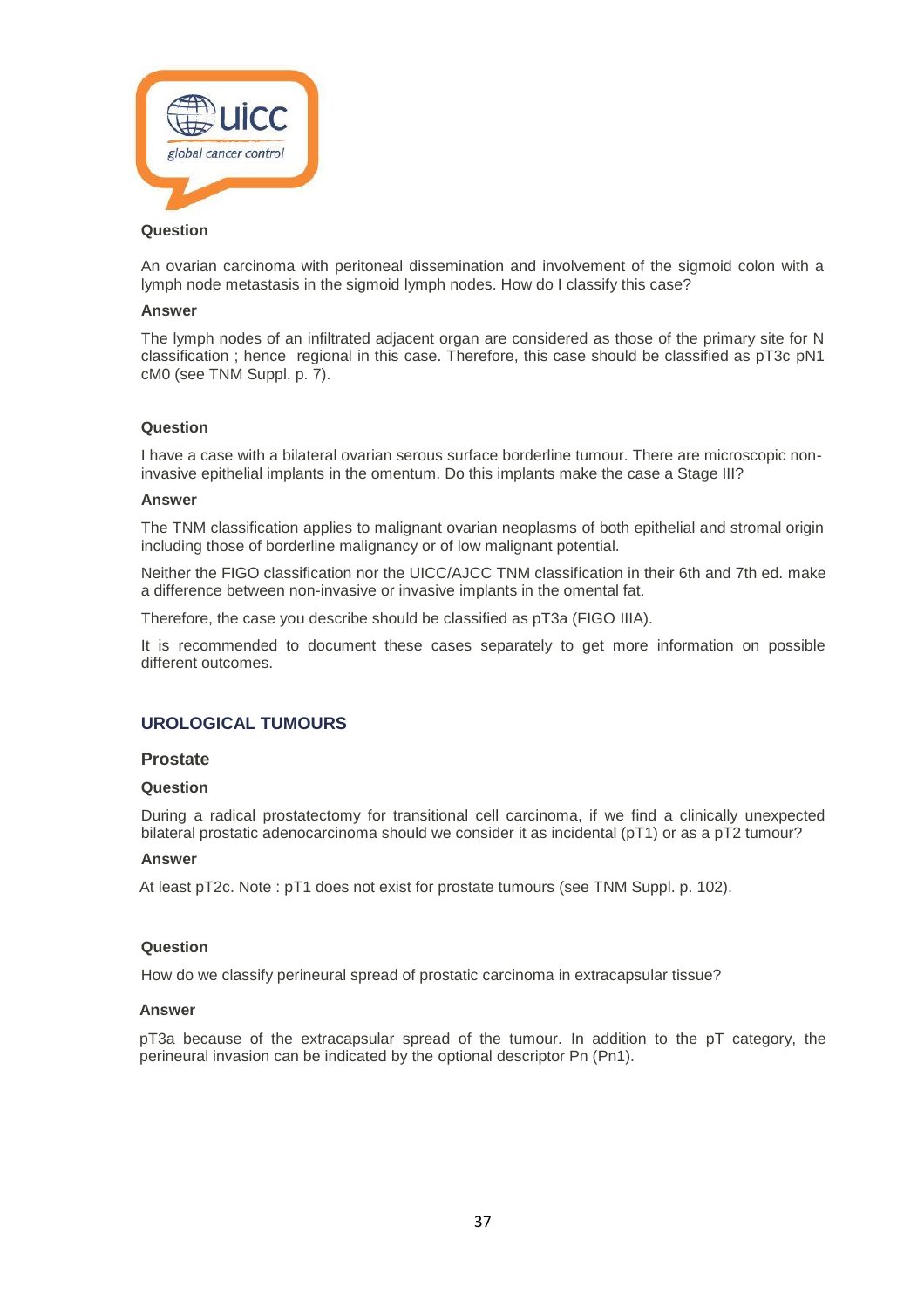

If a patient has had biopsies showing different Gleason grades in different biopsy specimens, how is the overall Gleason score reported? Does the TNM system follow the 2005 International Society of Urological Pathology (ISUP) Consensus Conference on Gleason grading in prostatic adenocarcinoma recommendation? That is, that the highest individual Gleason score is designated the overall Gleason score?

#### **Answer**

The TNM system recommends use of the International Society of Urological Pathology (ISUP) and College of American Pathologists (CAP) standard, which is to report the Gleason score with primary and secondary grades for each site separately [13].

#### **Question**

If the biopsies are positive in both lobes (right and left) of the prostate, but in only one lobe a nodule is seen on transrectal ultrasonography and palpable. Do I classify this as a cT2a/b or cT2c situation?

#### **Answer**

I would classify this as cT2a.

#### **Testis**

#### **Question**

I have a testicular tumour that is invading into the epidydimis and into the perihilar fat. There is lymphovascular invasion. It does not extend into the tunica vaginalis. Does the fat at the hilum count as spermatic cord or not?

#### **Answer**

The perihilar fat is considered part of the spermatic cord, and therefore the case you describe is classified as pT3 (see TNM Suppl. p. 105).

#### **Kidney**

#### **Question**

We resected a renal cell carcinoma. Histology showed a small focus of tumour in the peripelvic fat and tumour invasion into blood vessels. What would be the T category?

#### **Answer**

Invasion of the peripelvic fat would place this case into pT3a category. Histological identification of blood vessel involvement does not justify pT3b as this specifically requires grossly visible invasion (see p. 256, TNM 7th ed. [2]).

#### **Question**

Gross invasion of the renal vein in kidney cancer - is this classified as pT3b and how is 'gross' defined?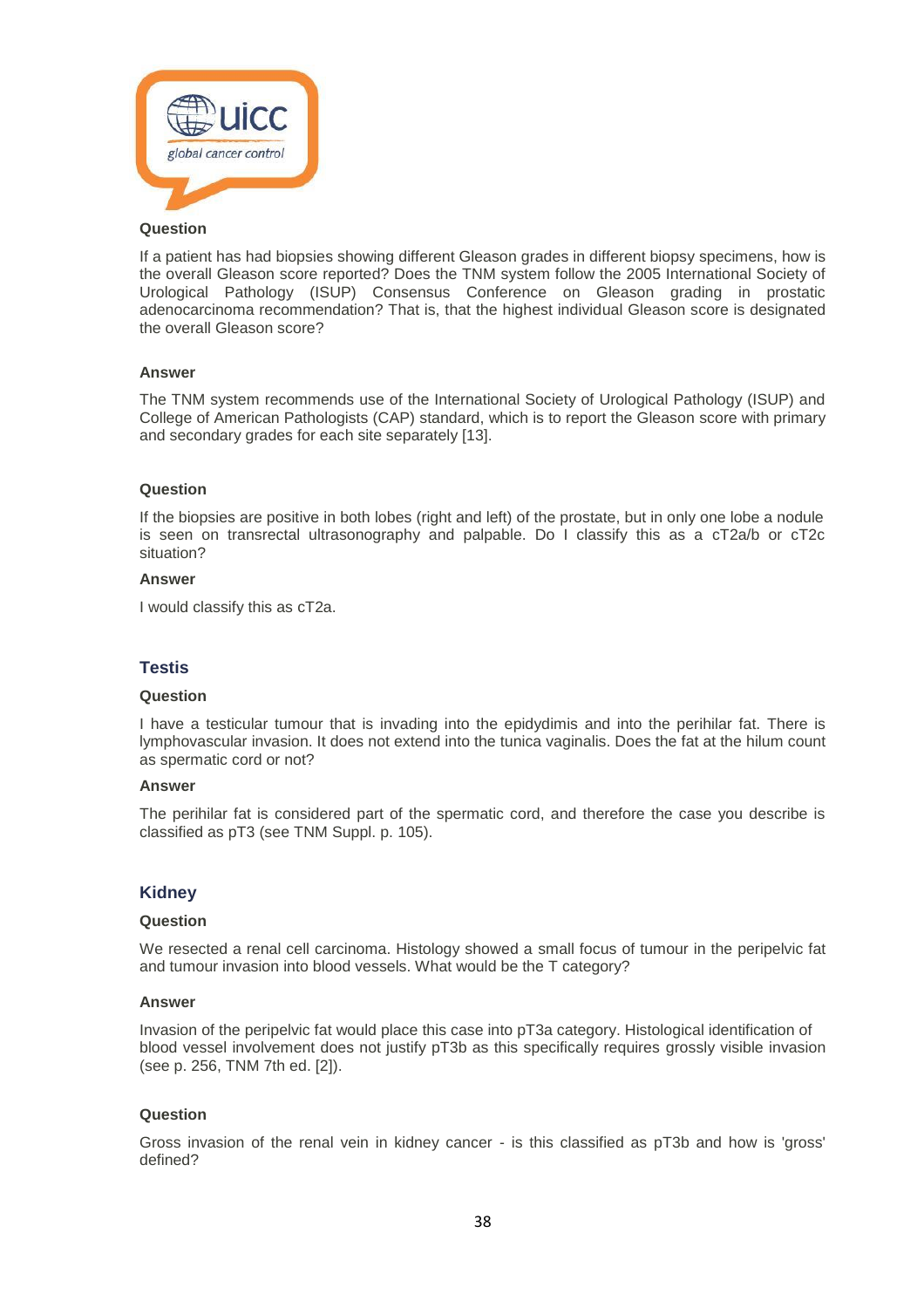

In contrast to the 6th ed. (pT3b), in the 7th ed. extension of a tumour in the renal vein or its segmental (muscle containing) branches is classified as pT3a. "Gross" corresponds to rnacroscopically visible (see TNM Suppl. p. 105).

# **Question**

How kidney cancer is staged, which invades the renal sinus fat?

#### **Answer**

A renal cell carcinoma invading the renal sinus fat (peripelvic fat) is classified cT3a/pT3a, corresponding to Stage III if there are no distant metastases.

#### **Question**

In the TNM classification for renal cell carcinoma, a tumour that involves ipsilateral adrenal gland is classified as T4. What about spread to the contralateral kidney and/or adrenal gland (M1?)?

#### A**nswer**

Direct spread to the contralateral adrenal gland as well as to contralateral kidney is M1 (see TNM Suppl. p. 106). If both kidney's show a separate tumour, both kidney's need a separate TNM classification.

#### **Question**

Spread of a kidney tumour to the lumen of the renal pelvis and free-floating tumour tissue in the ureter-what will be the T category?

#### **Answer**

The described findings of tumour in the renal pelvis or ureter are not considered in the T category of the kidney tumours.

# **Renal pelvis and ureter**

#### **Question**

What pT category should be considered for urothelial carcinoma of renal pelvis and calyces with superficial invasion to parenchyma of renal papilla?

#### **Answer**

cT3/pT3 for renal pelvis is defined as tumour invasion beyond muscularis into peripelvic fat or renal parenchyma. According to that definition, your case classified as pT3.

# **Bladder**

#### **Question**

For carcinoma of the bladder, if there is involvement of the seminal vesicle should it be regarded as pT4a?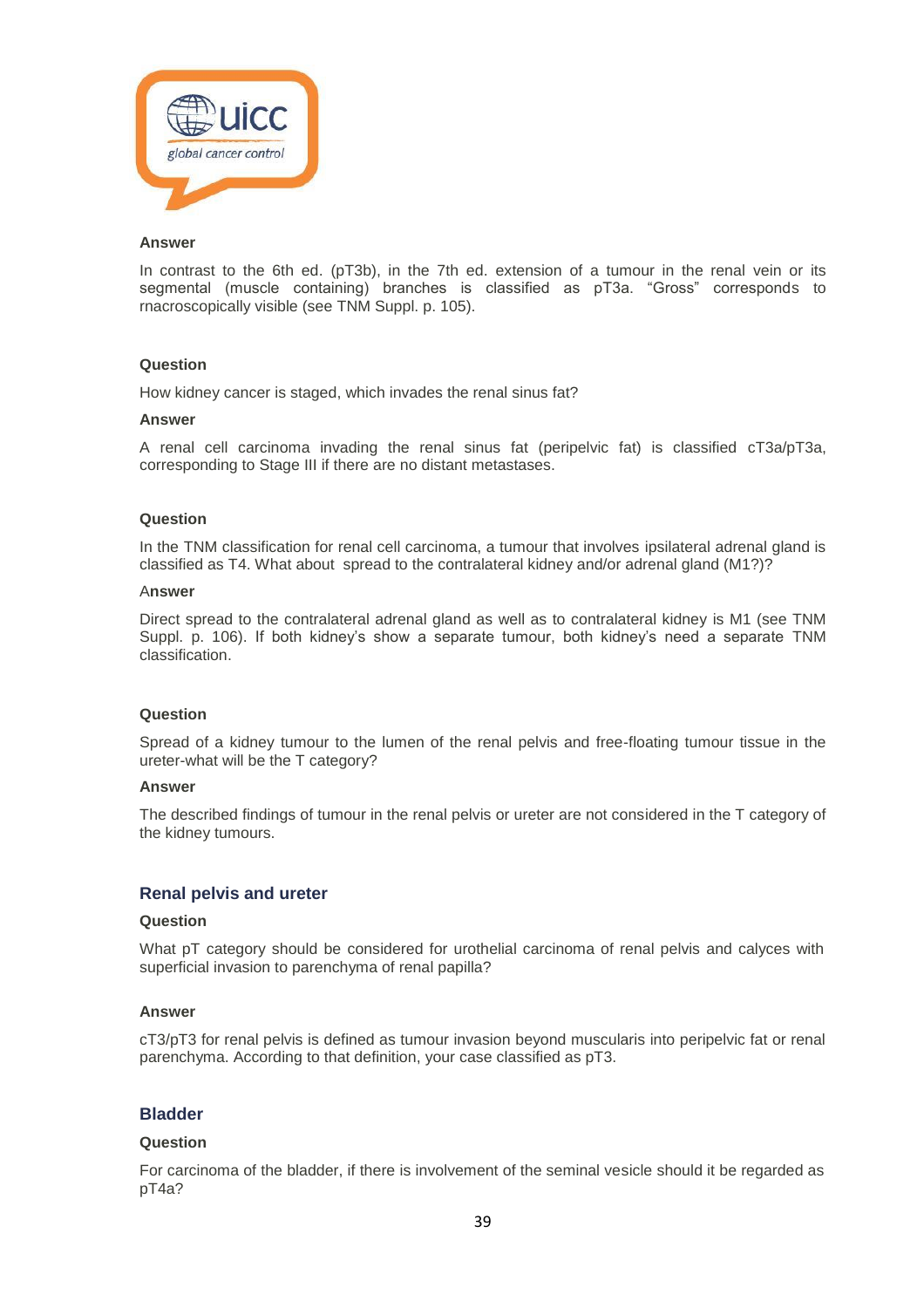

If the wall of the seminal vesicle or stroma of the prostate is involved, it should be T4a. If there is only in situ carcinoma in the seminal vesicle, it should not be classified T4. There are data that carcinoma in situ in the prostatic ducts does not adversely impact survival [14]. (see TNM Suppl. p. 108).

#### **Question**

For carcinoma of the bladder, if there is invasion of the prostate by extension of the urethra, is this classified as T3 or T4?

#### **Answer**

A cT4/pT4 bladder carcinoma is diagnosed if there is a direct invasion of the prostatic stroma (glands are not sufficient to classify as T4). The extension of an In situ component does not qualify for cT4/pT4. There are data that CIS in the prostatic ducts does not adversely impact survival [14] (see TNM Suppl. p. 108).

#### **Question**

How do I classify a carcinoma of bladder with invasion of the abdominal cavity and perhaps invasion of small or large bowel?

#### **Answer**

I may refer you to the TNM Supplement, p. 108: Direct invasion of the large and small intestine by a bladder tumour should be classified as cT4a/pT4a. The same applies to an invasion through the peritoneum covering the bladder.

# **Question**

A small cell carcinoma of bladder with metastases in common iliac and para-aortic lymph nodes. Is this case classified as pN3pM1?

#### **Answer**

Metastasis in common iliac lymph nodes are classified as cN3/pN3 and metastasis in para-aortic lymph nodes are classified as cM1/pM1 (see TNM Suppl. p. 126).

#### **Urethra**

#### **Question**

Urothelial carcinoma with extension along urethral mucosa to the skin of the glans penis (pagetoid extension within epidermis of the skin of glans). What would be the TNM stage? The tumour itself was in situ within the urethra.

#### **Answer**

The extension as a carcinoma in situ does not change the T category or the stage. Additionally, in carcinoma in situ no regional lymph node metastases are to be expected.